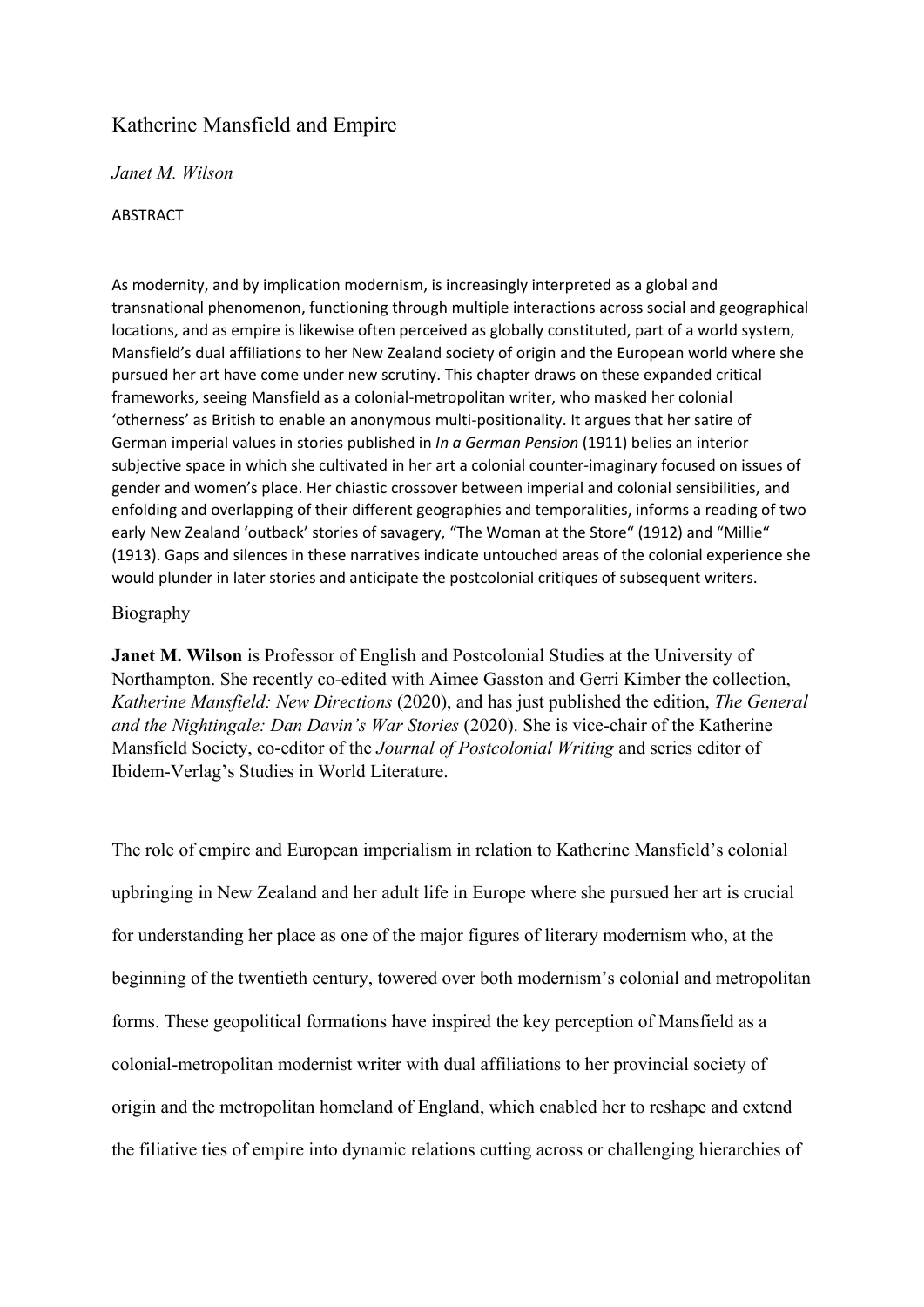gender, ethnicity, and class.<sup>1</sup> Indeed, it can be argued that her elusive, ambivalent responses to the ideology of imperialism might be explained by her colonial orientation which encouraged her to adopt a chiastic cross-over position between both sensibilities, colonial and imperial, overlapping their different geographies and temporalities, and looking both ways to forge a distinctive aesthetic irony. This includes hybrid discourses anticipatory of postcolonial resistances and alternative subjectivities<sup>2</sup> as in the citation of new locations of habitation and consciousness and signifiers of race in stories like "How Pearl Button was Kidnapped" and "Je ne parle pas français," and in the anti-colonial satire of "The Daughters of the Late Colonel." <sup>3</sup>

Recent scholarship has offered expanded frameworks for analyzing modernism and empire, seeing them as linked to form a compatible "discursive base/superstructure dyad," further challenging the Manichean binaries of provincial and metropolitan, center and periphery.<sup>4</sup> Perspectives of empire as dominated by global structures of power leading to its legacy of power imbalance—"informal" imperialism consisting of financial and commercial expansion, anticolonial resistance movements as alternative forces of authority—inform new interpretations of Mansfield's place in literary history.<sup>5</sup> Contemporary conditions of mobility and rootlessness that challenge the assimilationist ideologies of the nation-state point to the expansiveness of the global empire-building project: its diverse and dispersed networks and rhizomatic, lateral trajectories that cross empire's boundaries and overlap with the back and forth center-colony movement. <sup>6</sup> Elleke Boehmer argues in favor of a more globally reconstituted model of empire than the empire-colonial configuration as "multiply mediated by diversified exchanges between nations on the margins,"<sup>7</sup> another perception that urges reconsideration of Mansfield as a mobile world traveler whose global modernist orientation encouraged a chiastic orientation towards space and time, history and location. The centerperiphery binary was also superseded in the political workings of the imperial world system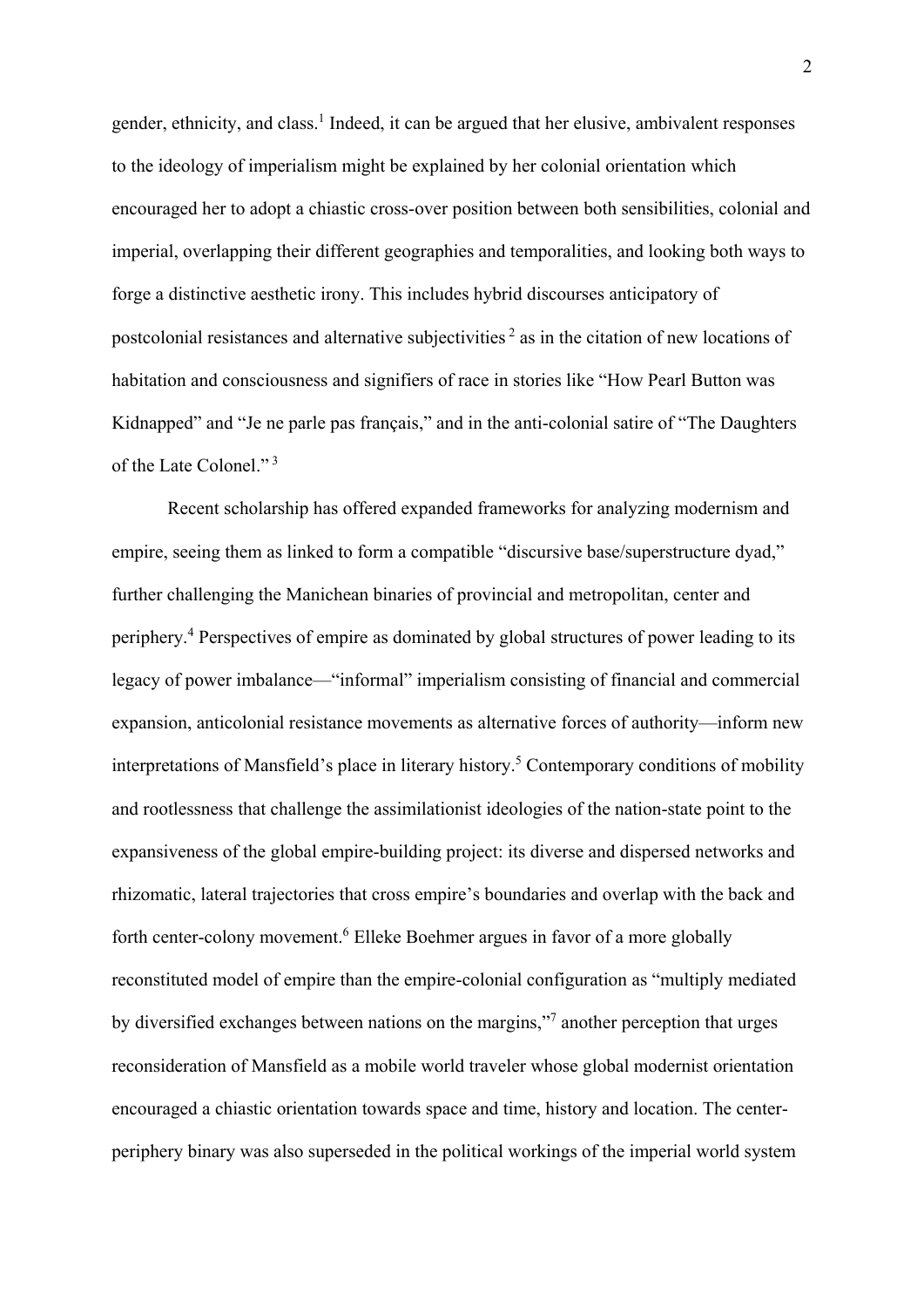which, as Frederic Jameson and others note, consisted of a rivalry between nation states that masked the exploitation of colonial territories; this is detectable in the veiled animosities of Herr Rat in Mansfield's story, "Germans at Meat".<sup>8</sup> Mansfield may also have been aware that Britain and its empire were being provincialized due to the rise of continental world powers, Russia and the USA, another indication of imperialism's shifting dynamics prior to World War One. To critic Simon During, these broader horizons for locating Mansfield's work give her the distinction of being a world literature writer.<sup>9</sup>

Modernism is likewise increasingly perceived as a transnational phenomenon, not just the product of Anglo-American culture but as functioning through multiple zones of crossborder interactivity in diverse imperial and colonial locations, as a result of the global contexts that shaped its emergence. Modernism's uneven engagement with otherness and difference, according to Boehmer, with "a modernist-other interface or contact zone," means that it may be "more consistently read as situated and conducted in the perspective of Empire" than as a distinctive aesthetic movement and constellation of European, metropolitan literature.<sup>10</sup> Narratives from colonized nations when examined from these angles suggest modernism's diffusion and venacularization, effected through the globalized interface of colony and empire: Declan Kiberd has written of James Joyce's challenge to the norms of Irish nationalism in his interpretation of British imperialism and the project of Euromodernism, including the use of the traditions and linguistic terms of the Celtic twilight in tension with international modernism; Jane Stafford and Mark Williams see Mansfield's early composite style as blending formal innovation from Wilde and the symbolists with the indigenous idioms and terms of Maoriland writing in a transformed version called colonial modernism.<sup>11</sup>

Mansfield's arrival in London in 1908 coincided with the era of high Empire (1870- 1918), which was to end with the Great War, a world-threatening crisis that ultimately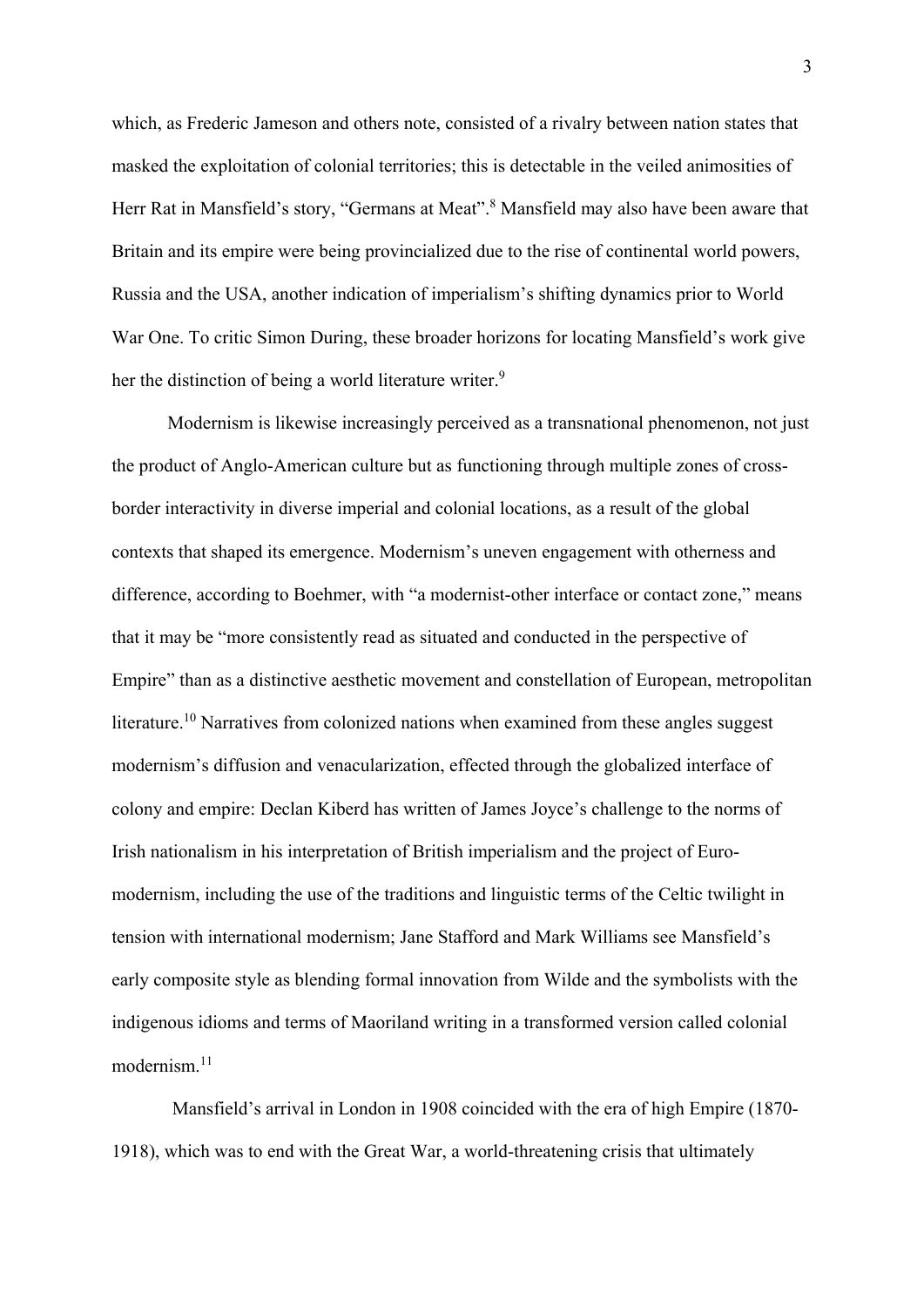undermined the power of imperialism. Her modernist experimentation and critique were informed by cultural and intellectual currents associated with the two avant-garde journals in which she first published: A. R. Orage's *The New Age,* and then John Middleton Murry's *Rhythm*. Both preached new aesthetic and political gospels and the latter, with its manifesto adapted from John Synge, "'Before art can be human it must learn to be brutal,'" was of seminal importance for her evolving modernism such as in her colonial stories about the white settler negotiation of the imperial legacy.<sup>12</sup> But it was the profound shock of the First World War, mainly due to the tragic death of her brother, that elicited her most highlycharged critical response. The war's wide-spread devastation changed everything, transforming the age, as she wrote to John Middleton Murry: "I feel in the *profoundest* sense nothing can ever be the same, that as artists we are traitors if we feel otherwise."<sup>13</sup> Her late story, "The Fly" (1922), exposes the unsustainability of imperial myths of sacrifice and glory that mobilized a generation of young men to go to their deaths.

As a colonial outsider from the furthest margin of empire who relocated in metropolitan England, Mansfield's position from the outset was compromised by her complicity with imperial values and power structures. Accustomed from her privileged background to wealth and freedom, her transnational mobility as a traveler between England and European metropolitan destinations meant that she was often taken for English, enabling her to enact a metropolitan identity that concealed her colonial New Zealand one; she would have experienced empire as a multiply-constructed entity in interaction with its colonies and effecting cross-border exchanges between nations on its boundaries, as well as those beyond them. Her apparent anonymity and national invisibility, also enabled by her role-playing and name-changing, explain the multi-locatedness of many stories: permeable national and imperial borders underpin the images of cultural foreignness and constructions of national belonging and alienation in those from *In a German Pension* (1911) and later ones like "A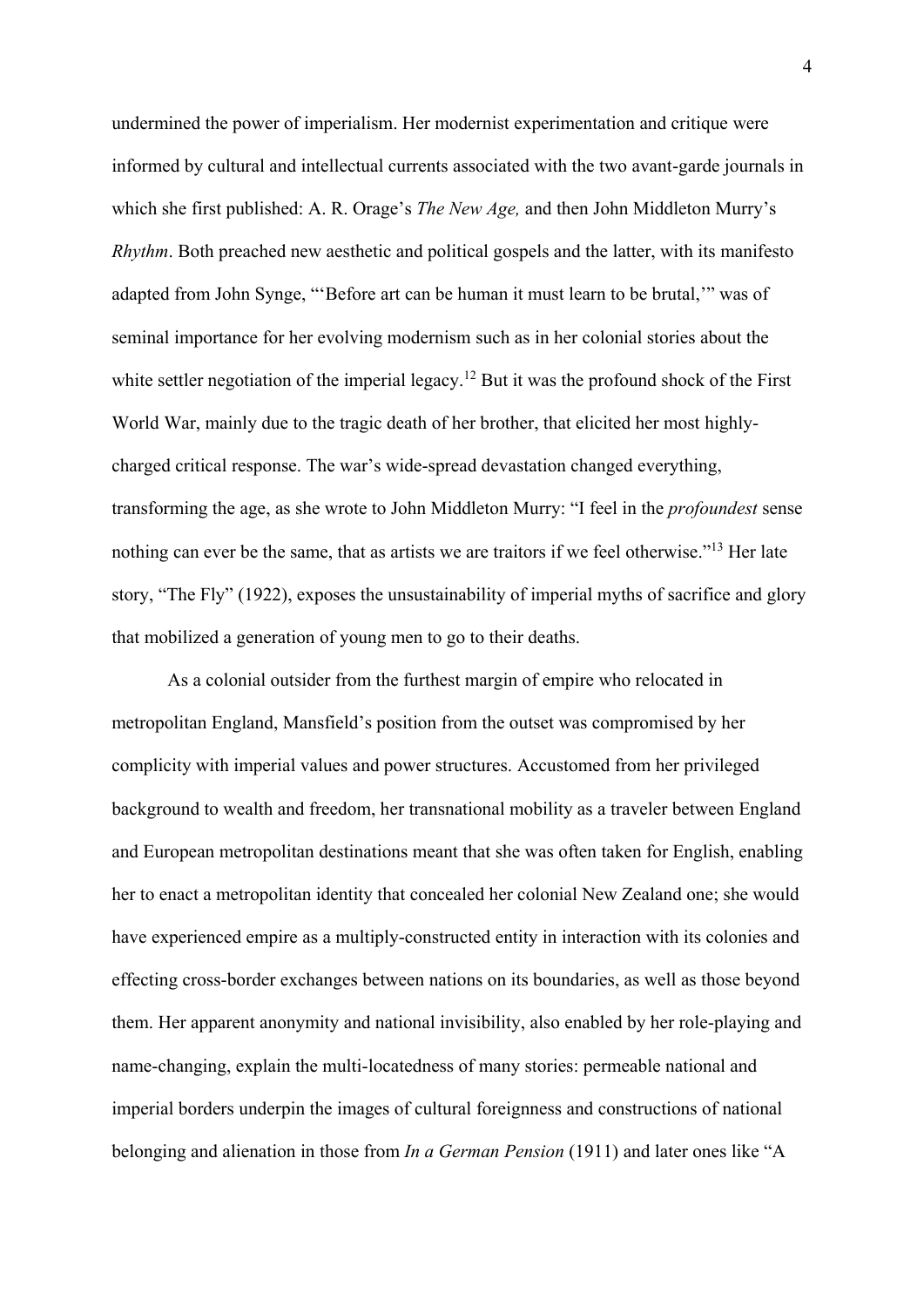Dill Pickle" (1917) and "Honeymoon" (1922), and her collaborations in translation projects with S. S. Koteliansky constitute further explorations in cultural and linguistic difference. Artistically, therefore, Mansfield was globally oriented and moved beyond the perimeters of European empires to discover the divisions between the west and non-west as sites of creative possibility. In particular is her passion for Russian writing and the transformative effect upon her early work of Chekhov, most famously seen in the story, "The-Child-Who-Was-Tired," while her translations from Russian into English of golden age literature by masters like Dostoevsky and Tolstoy also undoubtedly shaped her writing.<sup>14</sup> Mansfield's diverse journeys in Europe and her discovery of its cultures, therefore, took her constantly beyond the binary framework of empire and colony at the same time as her colonial worldview was being reshaped by memory, longing, and the past of her New Zealand childhood.

Using a chronological-biographical approach to the shifting frameworks of colony and empire in her work, and in order to consider her as a writer who negotiates various resistant, complicit, or oblique responses to imperial assumptions, this chapter will compare the European stories in Mansfield's earliest collection, *In a German Pension*, with two New Zealand "regional" stories, "Woman at the Store" (1912) and "Millie" (1913). It argues that the ideology of empire as articulated in the collection through the discourses of nation, race, and gender is radically revisited and rewritten from the colonial perspectives of the latter stories in ways consonant with Mansfield's fluid manipulation of both positions; and furthermore their narrative ellipses and silences hint at unrecorded experiences that anticipate later postcolonial representations that "subtend yet transcend the colonial encounter".<sup>15</sup>

### *In a German Pension*

The European stories published in *In a German Pension* provide a reimagining of self-other relationships and alternative cultural representations to those found in the stories and sketches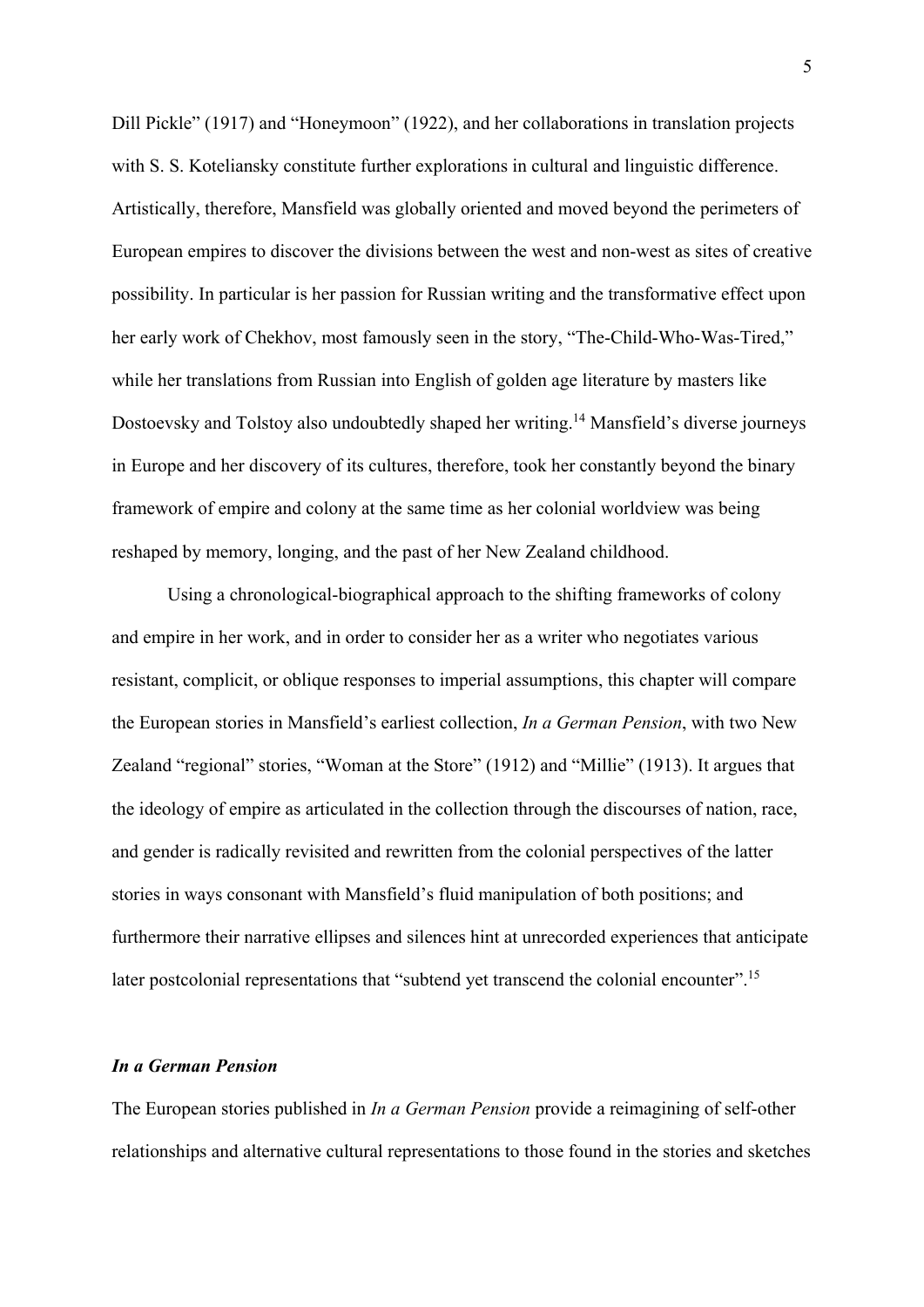that Mansfield wrote before she left New Zealand which synthesize the idioms, motifs, and Polynesian myths of "Maoriland" writing with a Wildean, late-Victorian literary aesthetics. Focused on her stay at the Pension Müller in the little spa town of Bad Wörishofen<sup>16</sup> in Bavaria where she lived for six months in 1909, the stories conceal the chaotic upheaval in her life then. Abandoned by her lover, the musician Garnet Trowell, by whom she was pregnant, and having briefly married the singing teacher, George Bowden, on the rebound on 2 March 1909, she was removed in May from this difficult situation by her mother, who had arrived from New Zealand and accompanied her to the spa town for a health "cure."<sup>17</sup> Written in a state of isolation, the stories suggest she was grappling with an overwhelmingly strange and foreign environment. She wrote to Garnet Trowell in June 1909, not long after she arrived, of her psychic dislocation and visceral bodily suffering, possibly as the result of the miscarriage she suffered there:

To be alone all day, ill, in a house whose every sound seems foreign to you—and to feel a terrible confusion in your body which affects you mentally, suddenly pictures for you detestable incidents—revolting personalities—which you only shake off—to find recurring again as the pain seems to diminish  $\&$  grow worse.<sup>18</sup>

Mansfield's separation from her provincial colonial beginnings and metropolitan influences with their familiarizing and estranging perspectives marked her stay in Wörishofen. In the stories she satirizes and impersonates "revolting personalities" and "detestable incidents" at the pension through a comic-critical optic, introducing unfamiliar character types and diverse self-representations. Underlying her mocking, biting satire is a probing investigation of otherness, an alterity that includes herself. Estranged from all that was familiar, she developed a mode of apartness as she had done in New Zealand before she left by the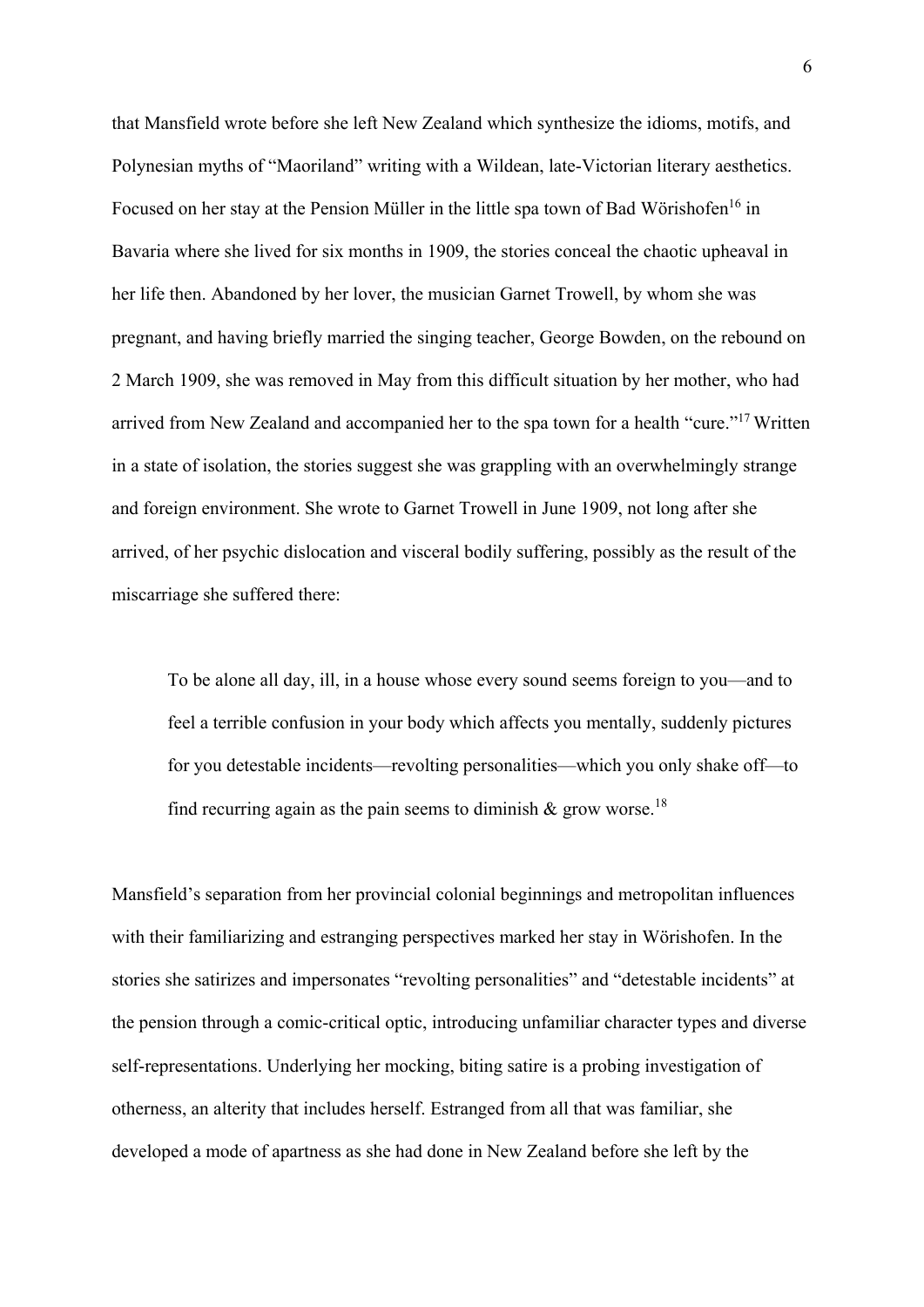cultivation of a literary persona; this may have been affected by an alienating, depersonalizing paralysis, described as "this coldness—physical, mental—heart coldness hand coldness—soul coldness."<sup>19</sup>

Seven out of the thirteen stories feature a first-person narrator who exploits the communicative gaps caused by cross-linguistic and cross-cultural contact with the Germans in the Pension. The narrator, a persona of Mansfield, represents herself as a *femme seule* of mysterious identity, with little apparent reason for taking the cure or "bad." She consistently "passes" as English and refuses to acknowledge her national origin, reinforcing a common misunderstanding among the Germans she meets. On being introduced to a character called the Advanced Lady, who proclaims, "'I think you are English?'" the narrator simply agrees— "I acknowledged the fact"<sup>20</sup>—thus deflecting attention from the question of her identity. But in "The Luftbad," her anonymity is challenged. Upon being asked by the Vegetable Lady whether she is an Englishwoman or an American, and answering evasively, "Well hardly— " she is told, "You must be one of the two; you cannot help it."<sup>21</sup> This tart response implies a certain German purism about national identity, and wariness of the colonial hybridity that Mansfield/the narrator may embody as a form of cultural difference.<sup>22</sup> The narrator's questionable assertions made in other stories, that she has been a vegetarian for three years of marriage (in "Germans at Meat"), and her "virgin conception", announced to Frau Fischer—of a husband who is "a sea-captain on a long and perilous voyage" contribute to the impression of unreliability.<sup>23</sup> Whether her self-inventions and evasions are a self-protective device or part of a self-conscious performance to exploit cultural misunderstanding and misinterpretation for satirical ends, they are a significant source of the structural ambivalence that Andrew Harrison identifies as a cohering principle of the collection.<sup>24</sup>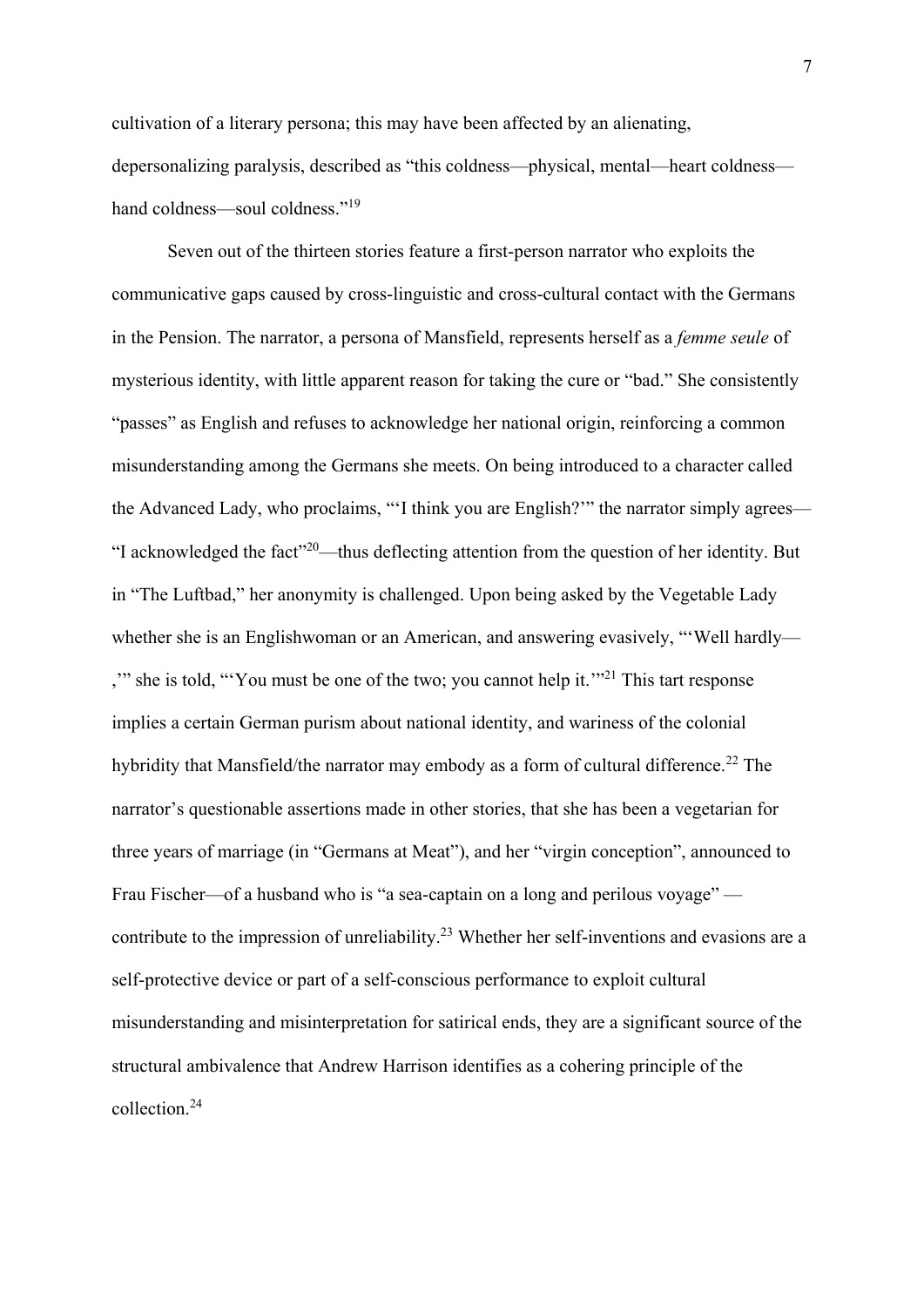Mansfield's oblique obfuscation through the voice of her narrator by reinventing herself as "other" to her earlier self, however, allowed her to develop a more artistic response to the perceived threat to her hybrid colonial-metropolitanism that the encounter represented. In this context, the Pension Müller can be identified as a cultural contact zone, "a social space where disparate cultures meet, clash, and grapple with each other, often in highly asymmetrical relations of domination and subordination."<sup>25</sup> Like the third space of diaspora or migration promulgated by Homi Bhabha, this is an intercultural, translational zone, neither metropolitan nor colonial, in which Mansfield and her proxy narrator might engage in the politics of identity and difference, involving negotiation and contestation about position and selfhood with the Pension's German residents. Framing these encounters with Bhabha's postcolonial theory of cultural difference, therefore, encourages the perception that the narrator's effacement of her external identity belies the activity of an interior space of subjectivity to formulate private responses to the entrenched and culturally determined beliefs held by the Germans;<sup>26</sup> this appears in her oscillation between engagement with and withdrawal from their pronouncements and conversations, and in asides about her indifference such as "I did not care one way or another."<sup>27</sup>

Mansfield's disequilibrium also appears in the inconsistency of her satire on German pretensions and assumptions and uneven deployment of a narrative strategy aimed to engage the readers' sympathy on the one hand while maintaining a critical distance on the other. This stems in part from the narrator's indeterminate role, whether as distanced, observing outsider, objectified stranger, or actively engaged participant. Acting as a foil for stereotypes of Englishness, she reveals German imperialism's sinister intent: Anglo-German tensions prior to World War One are implied by "the cold blues eyes" of Herr Rat, and his "expression which suggested a thousand premeditated invasions."<sup>28</sup> On domestic topics the German point of view is insidiously mocked; she ironically takes on the "burden" of the "nation's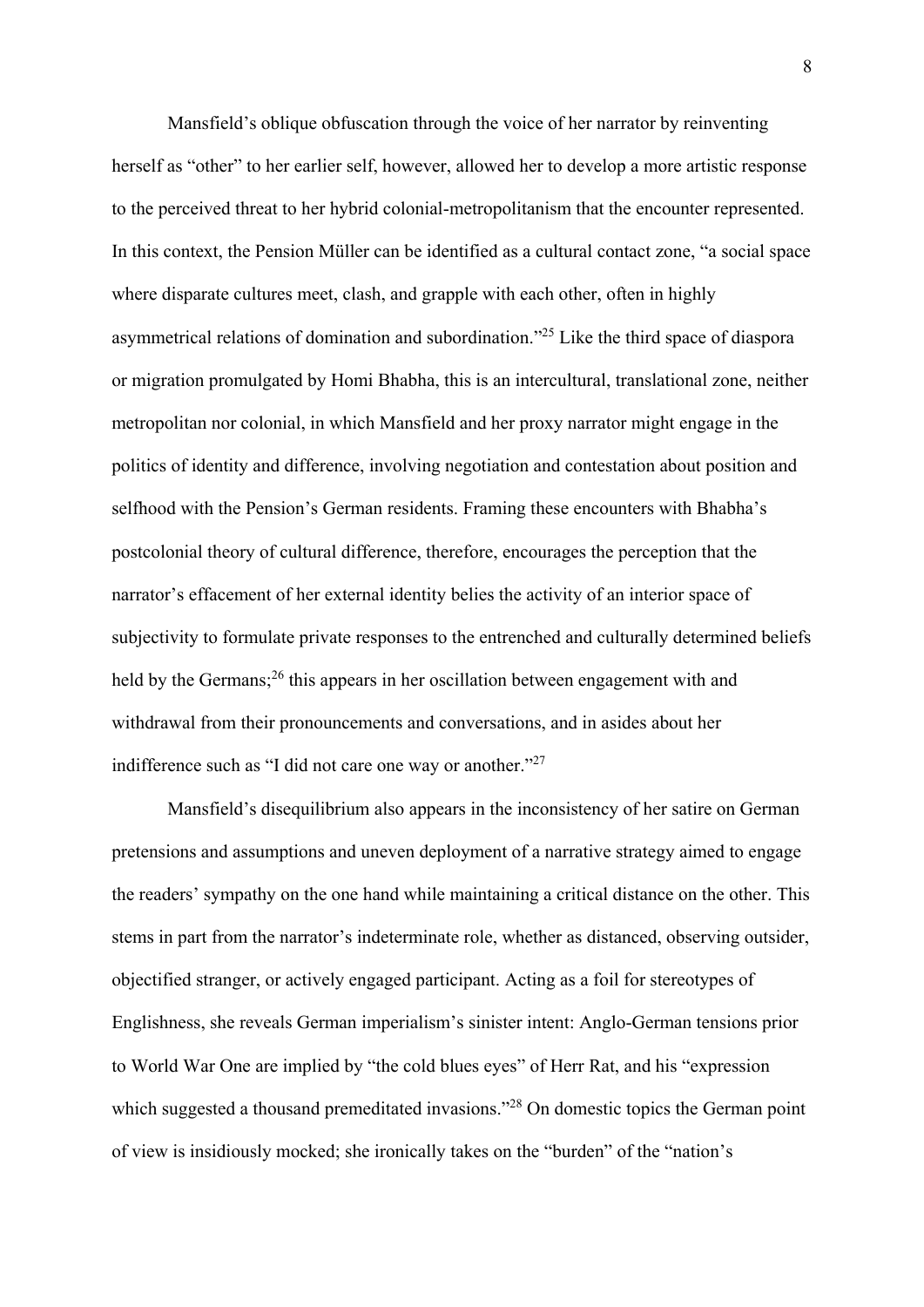preposterous breakfast" described in "Germans at Meat," confiding to readers: "I who drank a cup of coffee while buttoning my blouse in the morning."<sup>29</sup> Assertions of national deficiency that might threaten her metropolitan identity appear: the English nation is "so unmusical," it avoids discussing bodily functions, and is "'Fish-blooded […] Without soul, without heart, without grace."<sup>30</sup> Satire yields to issues of identity in "The Modern Soul" when she is introduced to Frau Godowska and her daughter by Herr Professor, being "othered" as "the stranger in our midst," and told that we "have often observed you through the bedroom window."<sup>31</sup> Yet there is a yearning to belong, as Todd Martin notes, significantly when a symbol of imperial power, the portrait of the Kaiserin Elizabeth, Empress of Austria and Queen of Hungary, is removed from her room in "The Sister of the Baroness," making the narrator feel "outside the pale," and branded "as a foreigner."<sup>32</sup> The narrator is both like and unlike the Germans, differentiating herself from characters like Frau Godowska, Frau Fischer, and the Vegetable Lady by her ironic poise, while exhibiting similarities to others who also dissemble; by sharing the same material reality as that of her satirical targets, and surviving by a seeming compliant yet resistant response to their ideology, Mansfield was able to develop a more potentially political subjectivity in her inner space.

The narrator's variable positioning is especially evident in two stories, "The Sister of the Baroness" and "The Baron," whose eponymous characters, mirroring her deceptions and evasions, are literary doubles. Both concern the powerful impact of the German aristocracy as high-ranking figures who can hoodwink or puzzle those around them. They turn on moments of revelation: in "The Sister of the Baroness," her dressmaker's daughter is impersonating the baroness, a fraudster passing herself off as an aristocrat and gaining the adulation of the student from Munich and the poet from Bonn. In "The Baron," the unbaronial-looking Baron, a self-selected outsider, like the fascinated narrator, confesses to her that he hides away to conceal his gross appetite; her unique conversation with him wins her admiration from the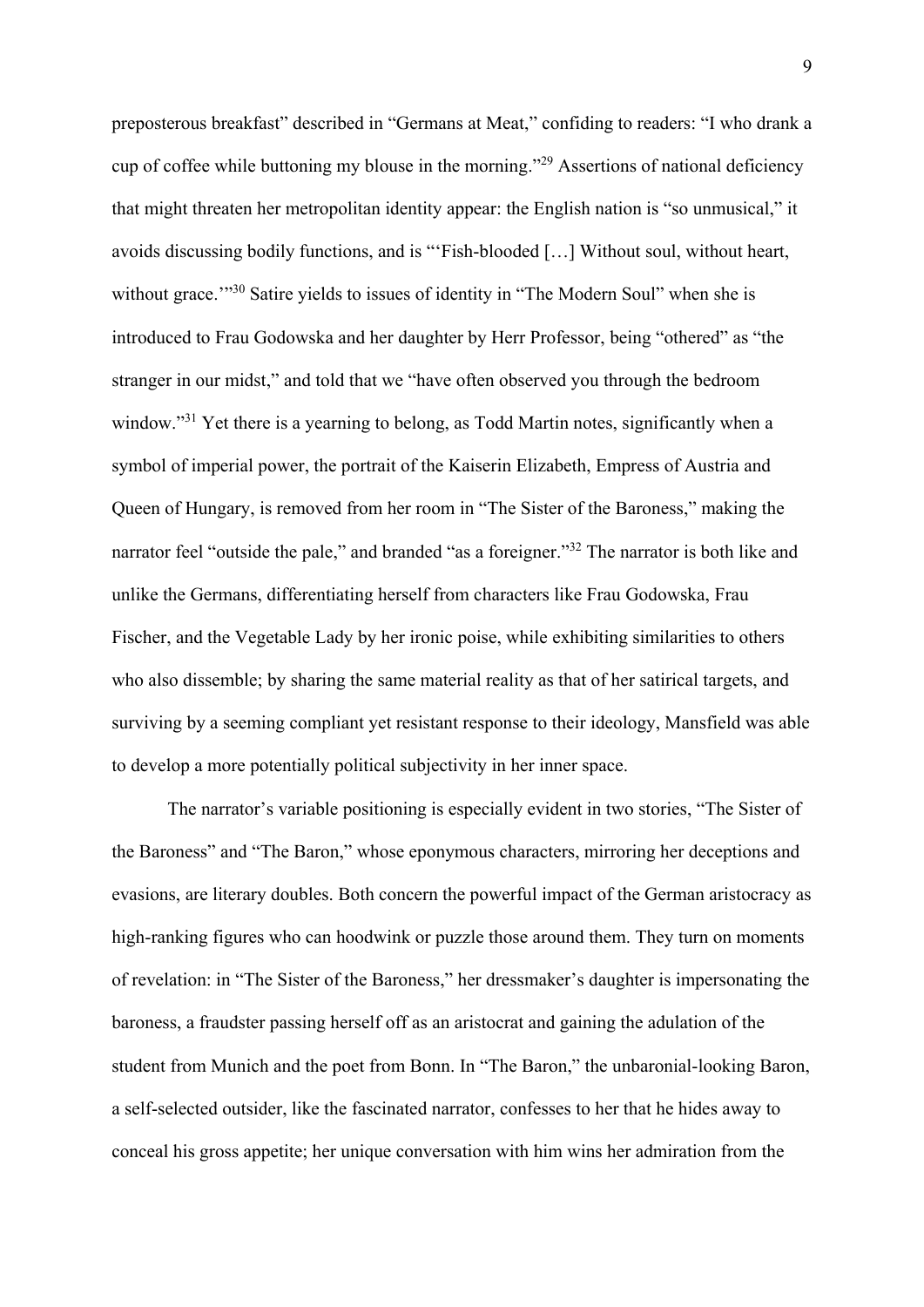others who rank social status above all else. Like the more confrontational attitudes of "Germans at Meat," "Frau Fischer," and "In the Luftbad," the atmosphere of suspicion and insinuation in these less overtly satirical stories implicates the reader who cannot completely disidentify from gullible and earnest Germans like Frau Fischer who are being satirized or deceived, whether by the narrator or other characters. Harrison's observation of "an uncanny dynamic" pervading the collection, due to the erratic "strangeness and animosity" of the narrator,<sup>33</sup> encourages further interpretation of the Pension as an intercultural contact zone, informed by Bhabha's concept of "the *uncanny* structure of cultural difference" where the familiar yields to the strange, and where collaboration and contestation also occur. Citing Levi Strauss, Bhabha says that "the unconscious" provides "the common specific character of social facts [… I]t enables us to coincide with forms of activity which are *both at once ours and other*."<sup>34</sup> The narrator's encounter with dominant, metropolitan modes of representation as molded by Bavarian middle-class assumptions is marked by the uneven irruption into the satirical surface of her "angry vibrations,"<sup>35</sup> her repressed interpretations and sudden appropriations.

Mansfield, then, can be seen as intermittently struggling to create a counter-imaginary to the Catholic society of early twentieth-century Bavaria in contesting the Pension residents' proclamation of hegemonic imperial attitudes and assumptions which may have seemed "consecrated" and "fossilized."<sup>36</sup> Her compromises are constituted in the narrator's ambivalent self-representations and enigmatic stance. They may be traced to Mansfield's unease about gender inequality and injustice, reflecting her own trauma at being trapped in a female body: fears of homelessness and isolation, abandonment on becoming pregnant, marital rape, financial dependency on men, and childish rage. A concern with what "the modern" means for women appears in stories such as "The Advanced Lady" and "The Modern Soul," and although not consistently thematized, can be linked to a narrative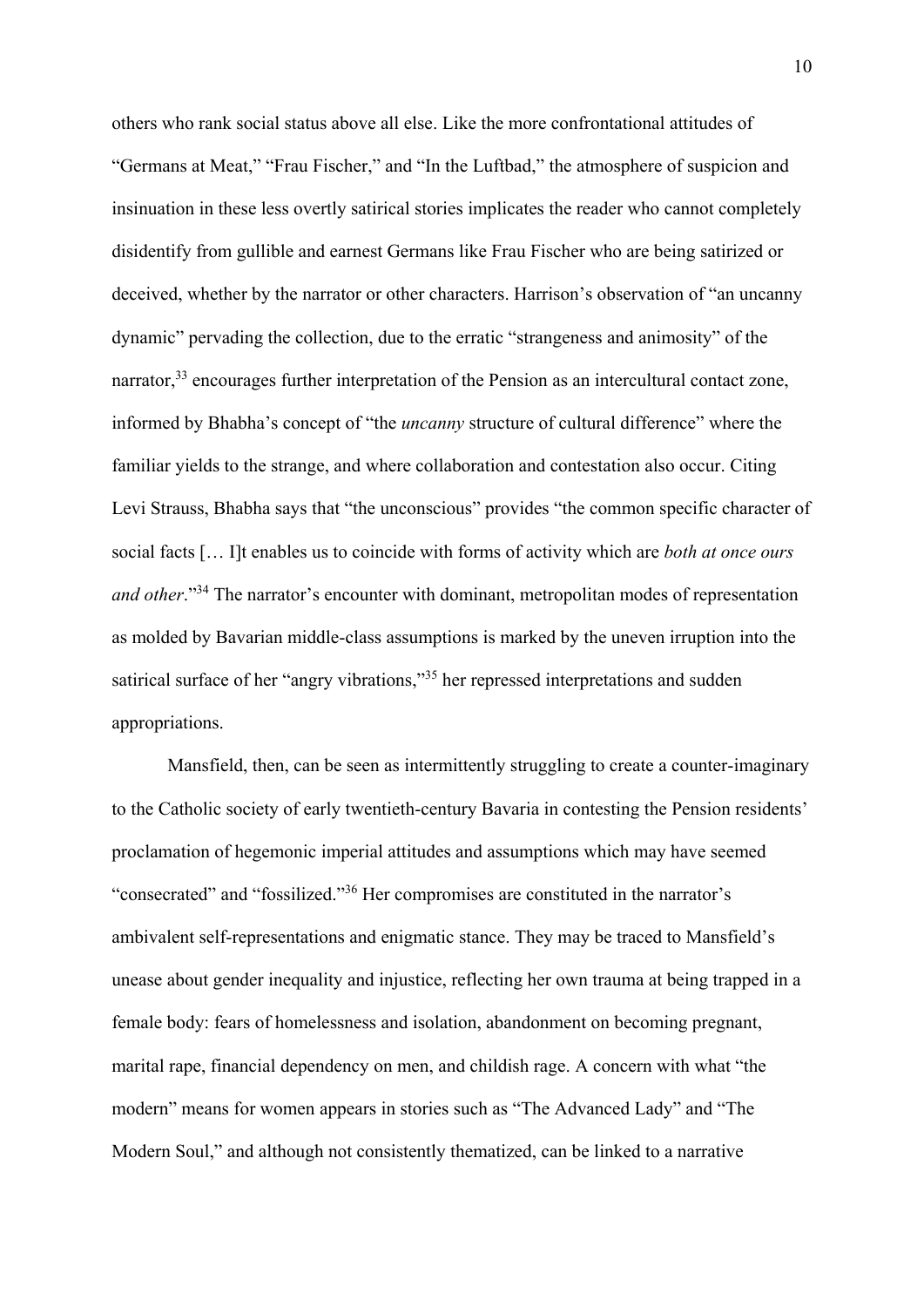antipathy towards sexuality when privileged as the principle category of consciousness. This is the basis of stories about male sexual drives that highlight women's gendered expectations, sexual naivete, and social conditioning as in "Frau Brechenmacher Attends a Wedding" and "At Lehman's."

The narrator's most explicit attack is reserved for pronouncements revealing the biological essentialism that decrees women as destined for matrimony and motherhood, reflecting the ideology associated with imperial rule that elevates family and childrearing as supreme values. Presented as though unshakeable truths, are Frau Fischer's claims that "every wife ought to feel that her place is by her husband's side," and that "handfuls of babies" will ensure marital stability, because "as the father of a family he cannot leave you";<sup>37</sup> while the Traveller's assertion, "Germany [...] is the home of the Family,"<sup>38</sup> categorically reinforces national pride. Hostility to exploitation of child labour dominates "The-Child-Who-Was-Tired," where it is represented as a form of slavery that leads to murder. The stories focus on the female inability to contest male power, and Mansfield's satire exposes how such transgressive urges have become "naturalised" within empire's heteronormative culture while simultaneously permitting hypocrisy and moral evasion.

One target is the ironically labelled "The Advanced Lady," a writer and intellectual who claims to be a voice of modernity while distancing herself from others in the Pension and neglecting her child and husband. This deeply "unmodern" figure may be a caricature of a European intellectual who was then advancing anti-feminist views under the guise of being modern, namely, the German writer Laura Marholm, whose *Studies in the Psychology of Women* (1899) Mansfield borrowed from the General Assembly Library in Wellington during 1906-08. According to Sydney Janet Kaplan, Marholm's thesis was that men and women are innately and biologically different, and her full argument, that women's so-called "emancipation" was a displacement of their emotional energies due to the enfeeblement and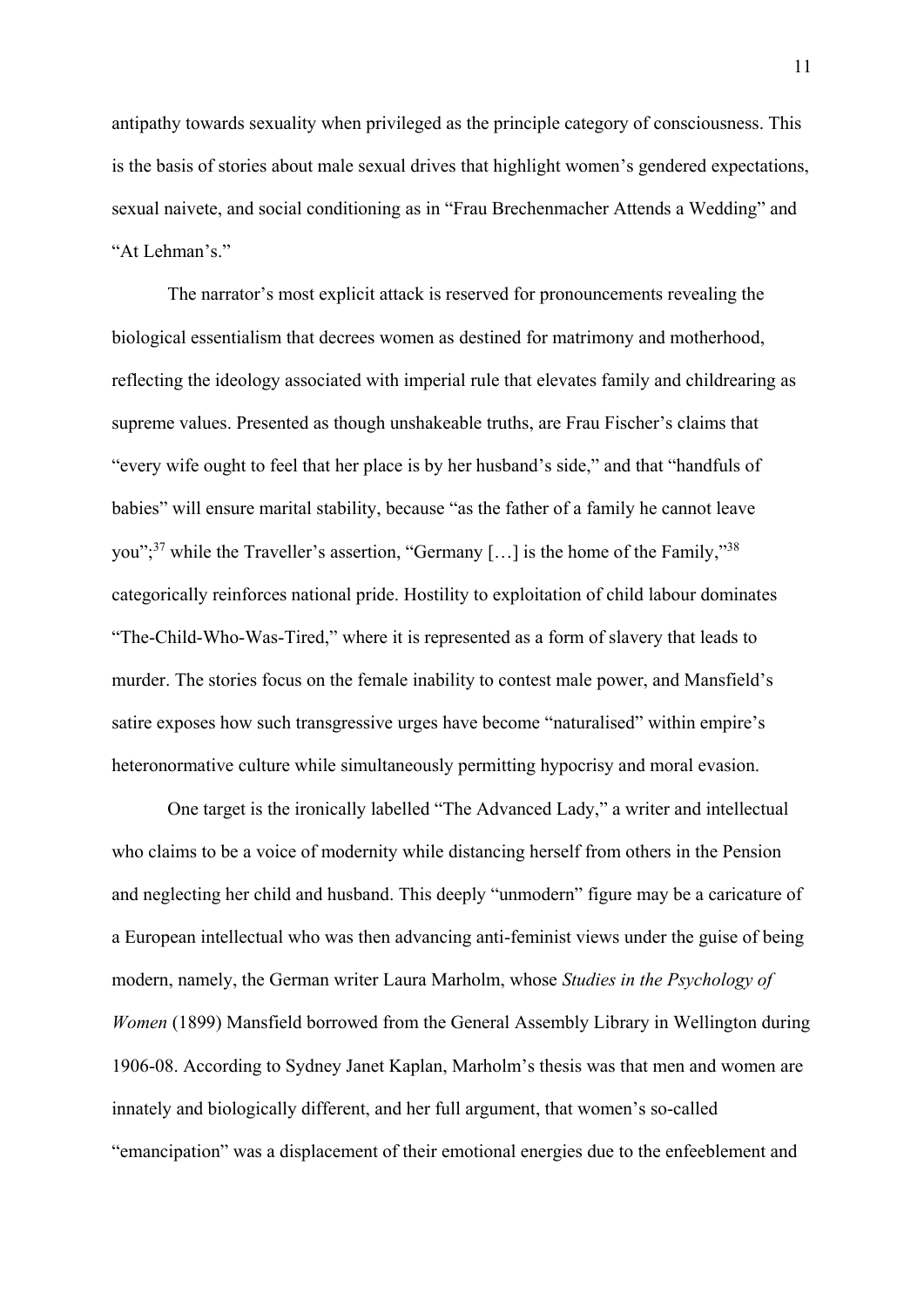demasculinization of men in a post-industrial "degenerate" age, would have troubled Mansfield.<sup>39</sup> One similarity between them is that the Advanced Lady claims to be writing a novel "upon the Modern Woman,"<sup>40</sup> and Marholm's work opens as if it is a novel. The Advanced Lady's modernist beliefs, however, are misguided, for her pretense at improving women's condition does little more than reinforce the essentialist notion that women are biologically destined agents of reproduction, even as she ignores her own child. She glorifies women's capacity for self-sacrifice saying, "'our gifts of giving are for the whole world—we are the glad sacrifice of ourselves,"<sup>41</sup> provoking the narrator's retaliation "that theory of yours about women and love—it's as old as the hills—oh, older.'"<sup>42</sup> This criticism may reflect modern socialist thinking, for despite her negativity about women's suffrage after attending a suffragist meeting in London in September 1908,<sup>43</sup> Mansfield was of the view, even before she left New Zealand, that women "truly, as yet, have never had their chance. Talk of our enlightened days and emancipated country. Pure nonsense."<sup>44</sup>

More savage portraits can be traced to Mansfield's social outrage at abuses of power and the exploitation of vulnerable children and women, as in the Chekhovian story, "The-Child-Who-Was-Tired," in which a very young girl laboring under impossibly harsh conditions smothers the baby in her care in order to find release. A trenchant critique of masculine power and imprisoning attitudes towards women—offering a more sinister angle on the Advanced Lady's advocacy of female sacrifice and willing victimhood—appears in "Frau Brechenmacher Attends a Wedding." Frau Brechenmacher's unspoken fears of her husband's sexual power, manifested in frightened domestic subservience and psychological dependence, and transferred to her oldest daughter, create a female cycle of oppression.<sup>45</sup> Herr Brechenmacher's monstrous sexual appetites are registered in the underlying violence with which he exerts control over the drunken, raucous wedding celebration; while the silence due to inarticulate fear contribute to a symbolic portrayal of Frau Brechenmacher and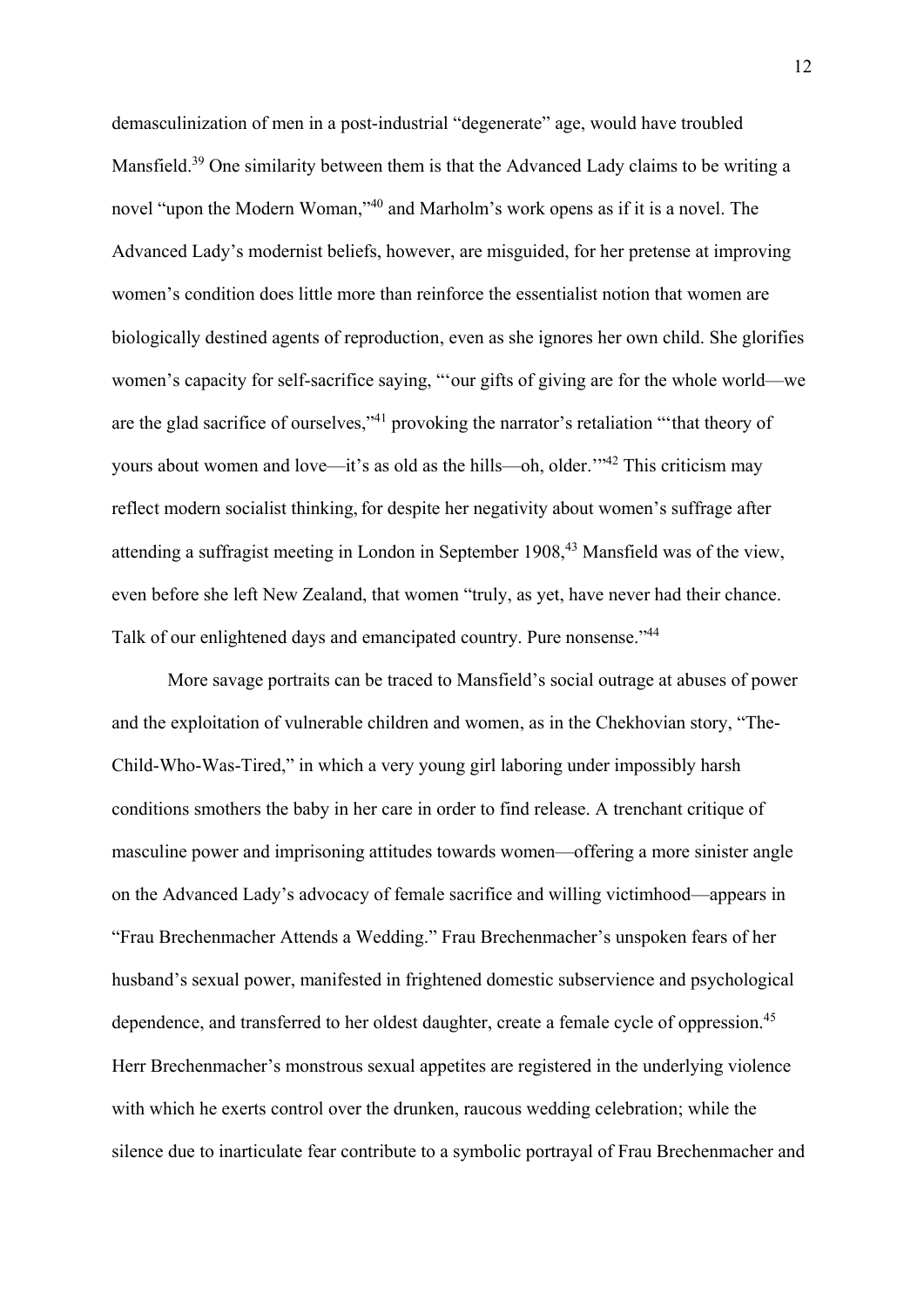the other female guests as "dumb in their captivity under bestial sexual norms."<sup>46</sup> The point is reinforced in Frau Brechenmacher's final gesture when she "lay down on the bed and put her arm across her face like a child who expected to be hurt as Herr Brechenmacher lurched in." 47

Mansfield's preoccupation with issues of gender inequality, and by implication with entrenched Catholic values concerning women's maternal and domestic roles that she encountered in the Pension Müller, has a symbolic counterpart in the complex linguistic makeup of the stories; her narrators and characters constantly engage in acts of cultural translation and linguistic border crossings, and their in-between positioning in the space of translation that is the Pension is reflected in the cultural hybridity of the narratives. Communication is marked by discontinuity and rupture; sudden sounds and monosyllabic utterances represent moments of crisis or confusion. For example, "Ach," an exclamation with a negative emphasis, is repeated seven times throughout the stories, but the louder shriek "achk," in "At Lehman's" from the sexually innocent Sabina when the Young Man touches her breasts reflects a more enigmatic disturbance.<sup>48</sup> The awkwardness of some translations indicate the struggles to communicate effectively in this multi-lingual zone. Herr Rat, for example, talks of taking a "knee bath" and "an arm bath" while untranslated words contribute to erratic, halting exchanges. The day's "kur" ("cure") is the subject of intense discussion in "The Baron," while in "Germans at Meat" the untranslated terms "magen" ("stomach") and "Mahlzeit" ("Enjoy your meal") appear, but the narrator's struggle for the German equivalent for "the preliminary canter" in trying to explain "warming the teapot," ends in silence.<sup>49</sup> Linguistic instability due to being in a translational space pervades the stories; in the process of translation words as signifiers become untethered from their signifieds, and linguistic slippages point to incomplete or disrupted communication. This sense of the unreliability of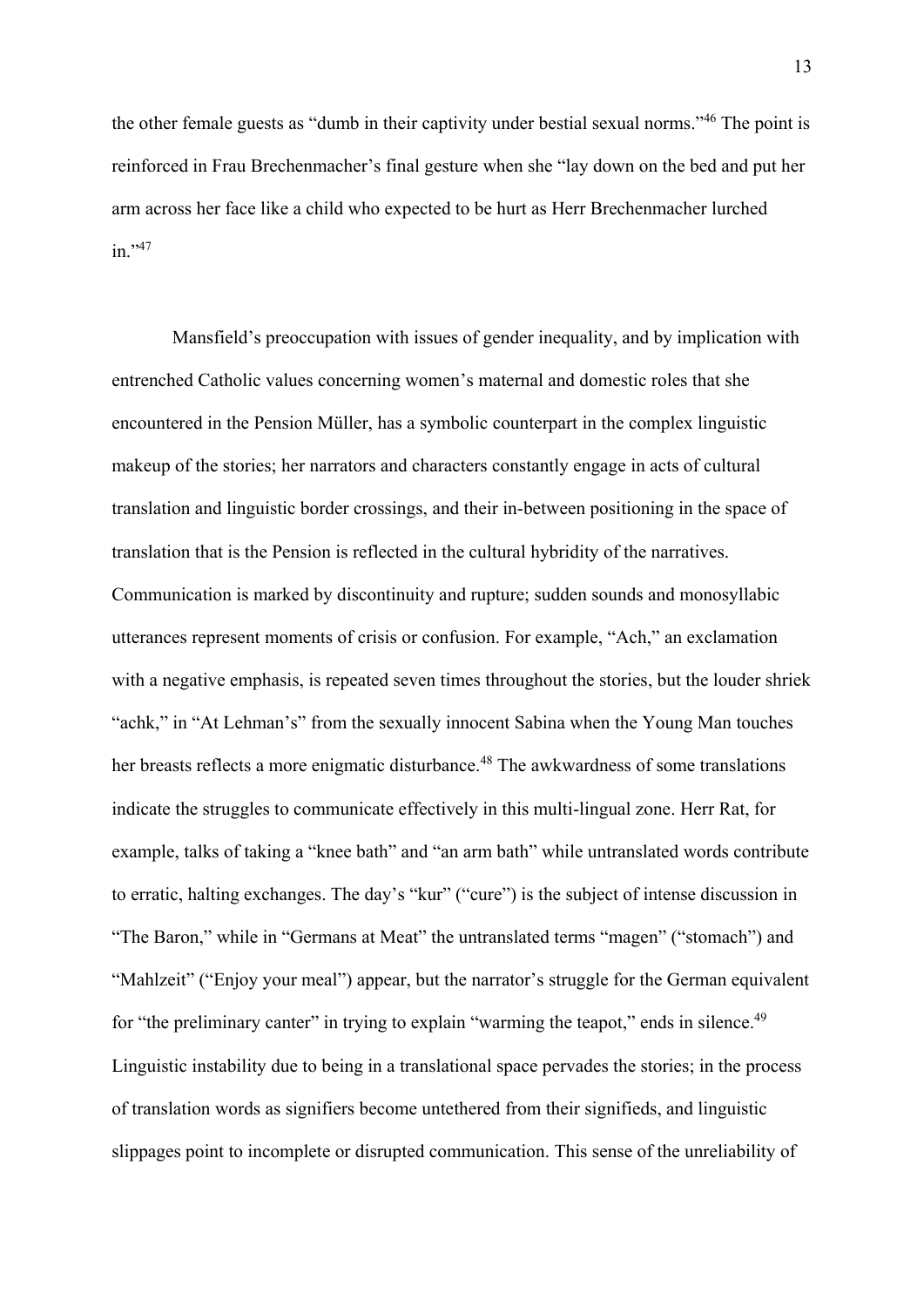language, the mixing of linguistic registers and fusion of different codes, symbolically disturbs the inward-looking monocultural, monolingual monopoly of the German speakers, and adds to the effects of strangeness and uncanniness that can be discerned below the linguistic surface and the narrator's superficial familiarity.

The disjunctive communication between the narrator and her German interlocutors culminates in a performative gesture when she abruptly walks away from the Vegetable Lady's interrogation in "The Luftbad." Flying into the air on a swing, she defies the earthly circle below, elated by the animating flows of wind, the scent from the pine trees, and rhythmical movements of the branches; this becomes an ecstatic moment of fusion, of oceanic belonging:

I got up and climbed onto the swing. The air was sweet and cool, rushing past my body. Above white clouds trailed delicately through the blue sky. From the pine forests streamed a wild perfume, the branches swayed together rhythmically, sonorously. I felt so light, and free and happy—so childish! I wanted to poke my tongue out at the circle on the grass who, drawing close together, were whispering meaningfully.<sup>50</sup>

As an early epiphany in Mansfield's fiction, this is unusual for its refusal to collapse inward, although it also resists transcendence;<sup>51</sup> it remains an image of abandonment and rebellion through the narrator's elevation—literally and metaphorically—from the pedestrian mind-set and inconsequential chatter of the women. This might be an "outlaw" moment, according to Fullbrook, based on the narrator's insight into a discrepancy between this self-perception and previous ones, and her discovery of previously unrecognized elements of consciousness, so setting her apart.<sup>52</sup> But in fact, the narrator's seeming dissolution of self into the elements in a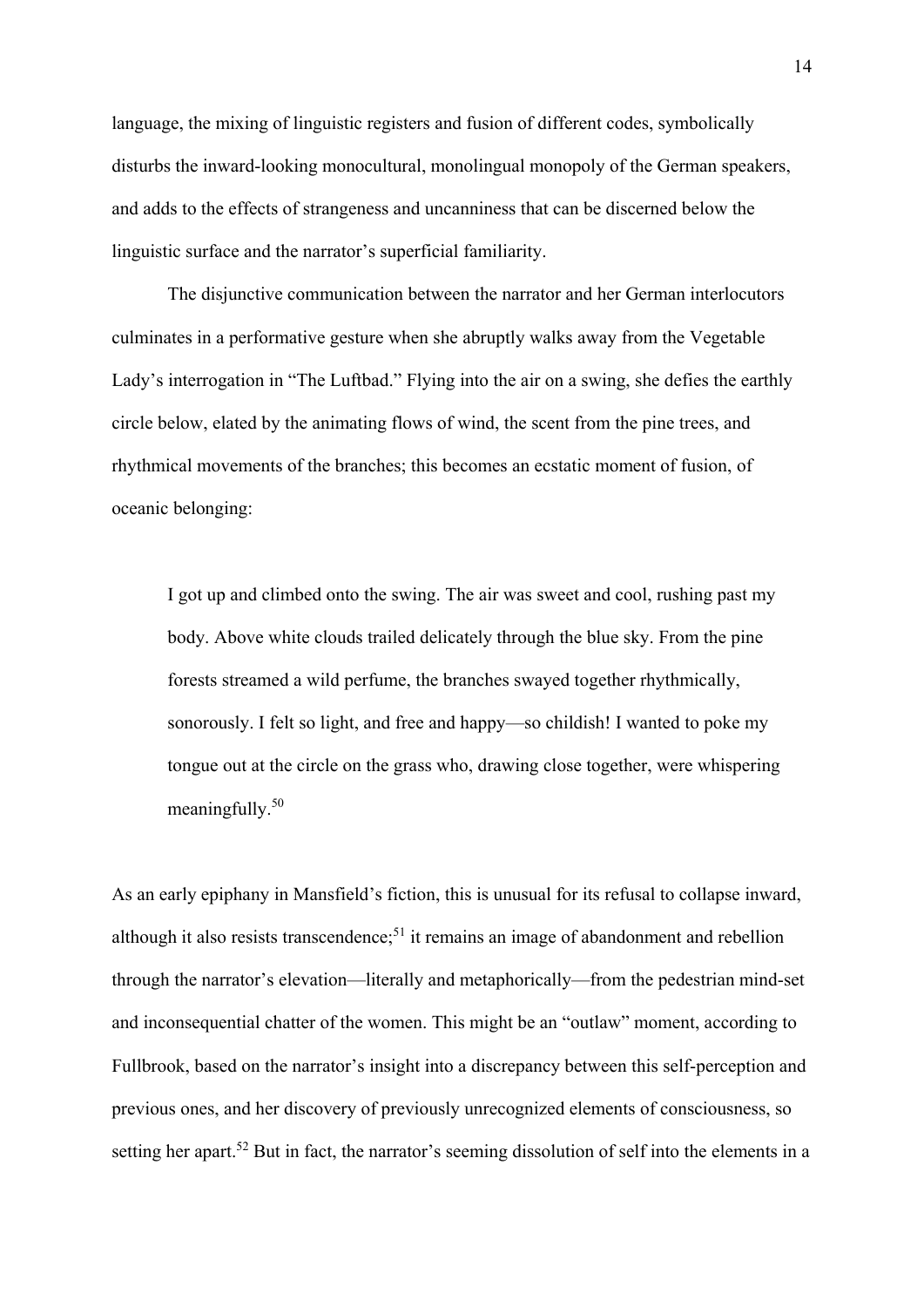Freudian oceanic moment and her infantile swinging and desire to poke her tongue out suggest a detachment from the realm of language and a reversion to a pre-oedipal symbolic order through a loss of sovereignty or control. This may be associated with Bhabha's view that in the border zones of diasporas such as the third space, in the context of transcultural negotiation, the non-sovereign self is needed in order to articulate difference and to live with it, for "it is only by losing the sovereignty of the self that you can gain the freedom of politics that is open to the non-assimilationist claim of cultural difference."<sup>53</sup> Such seeming detachment from the value system of the Germans suggests a new model by which to articulate foreignness and strangeness emerging from Mansfield's/the narrator's incomplete or inauthentic reconfigurings of her earlier narratives of origin and subjectivity. That is, the different forms of cultural and linguistic hybridity in the stories associated with the third space—the mocking of hierarchies implied by aristocratic titles, the blends of languages and speech codes, and the tropes of doubling and mirroring implicit in the narrator's masks and duplicity—all imply an undermining of the German values of Aryanism, genetic purity, cultural superiority, and racial whiteness, and Mansfield's search for a consolidated position from which to recuperate her threatened cosmopolitanism and approach an alternative ideology that, as these stories show, demands constant cross-cultural, self-other negotiation.

Although attitudes associated with empire—such as white racial power, linguistic and cultural supremacy—can be traced in Mansfield's sarcastic comments on German spa life, these explorations of social and national identities that hint at incomplete or unknown individual subjectivities and the concealment of cruelty, injustice, and domestic oppression suggest a non-partisan distance from the powerful structure of German military imperialism.<sup>54</sup> The wave of anti-German feeling that swept Britain in 1910 is alluded to in "Germans at Meat" by the Traveller in his comment on the English fear of an invasion and the play staged in London that fanned this fear,<sup>55</sup> and Mansfield, when writing up the stories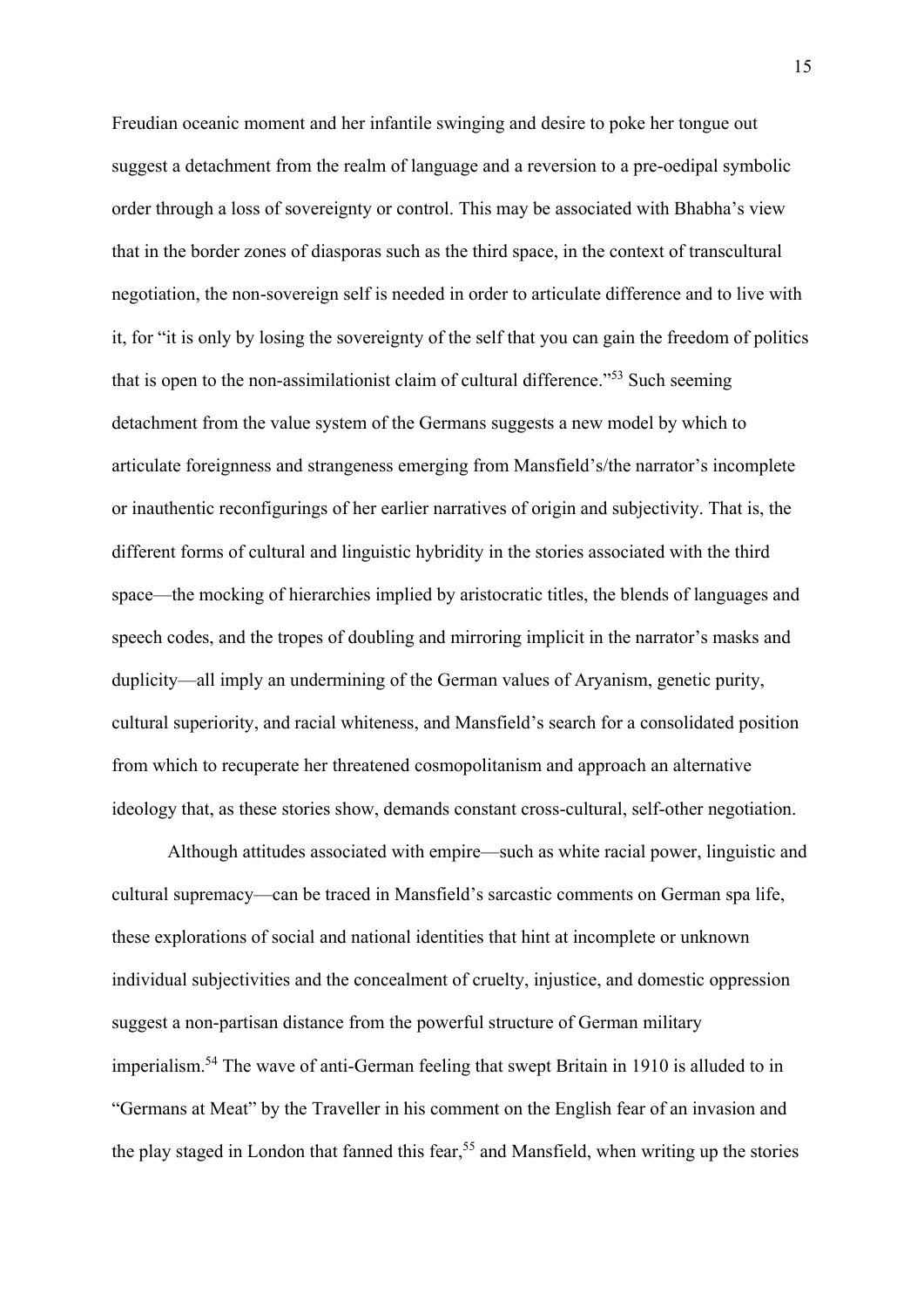in London that year, was evidently aware of the growing militancy about the threat the Germans posed to England's sense of its empire. Despite elements of critique implied by the hybridized doubled position of the satirical narrator, her narrative tactics can only be read indirectly as a challenge to imperial values.<sup>56</sup> Mansfield's caricature of Germans and lampooning of individual and institutional stereotypes were held in check partly by her ambivalence towards European politics at a time when tensions were building up to the outbreak of the First World War in 1914.<sup>57</sup> Nevertheless the Pension stories occupy a pivotal place in her artistic evolution, for they show her responses to imperial cultural supremacy obliquely linked to assertions of German superiority and military power being made then, and which she explored in the domestic sphere through culturally specific narratives about sexual dominance and compliance.

#### **"The Woman at the Store" and "Millie"**

Mansfield's counter-imaginary to the imperial orientation of the Pension stories takes shape in two New Zealand stories, "The Woman at the Store" and "Millie," published in *Rhythm* in 1912 and the *Blue Review* in 1913. They are set in outback New Zealand on the edges of empire, a lawless zone where savage, primitive urges involve sex crimes and murder. A reading of them as oppositional to those anchored in the gemütlich, well-ordered world of the Pension with its rules, regulations, and wholesome, life-building regime of diet, exercise, and cold baths suggests that the norms of gender, marriage, and childbirth associated with empire, when transported to the unruly, unpredictable colonial setting, become deformed and inverted; both signal the collapse of the imperial ideology that elevates these stabilizing domestic values. The domestic violence in stories like "Frau Brechenmacher Attends a Wedding," child abuse in "The Child Who Was Tired," and the ambivalent sexual gropings in "At Lehman's" are revisited in images of denatured womanhood, the consequence, it is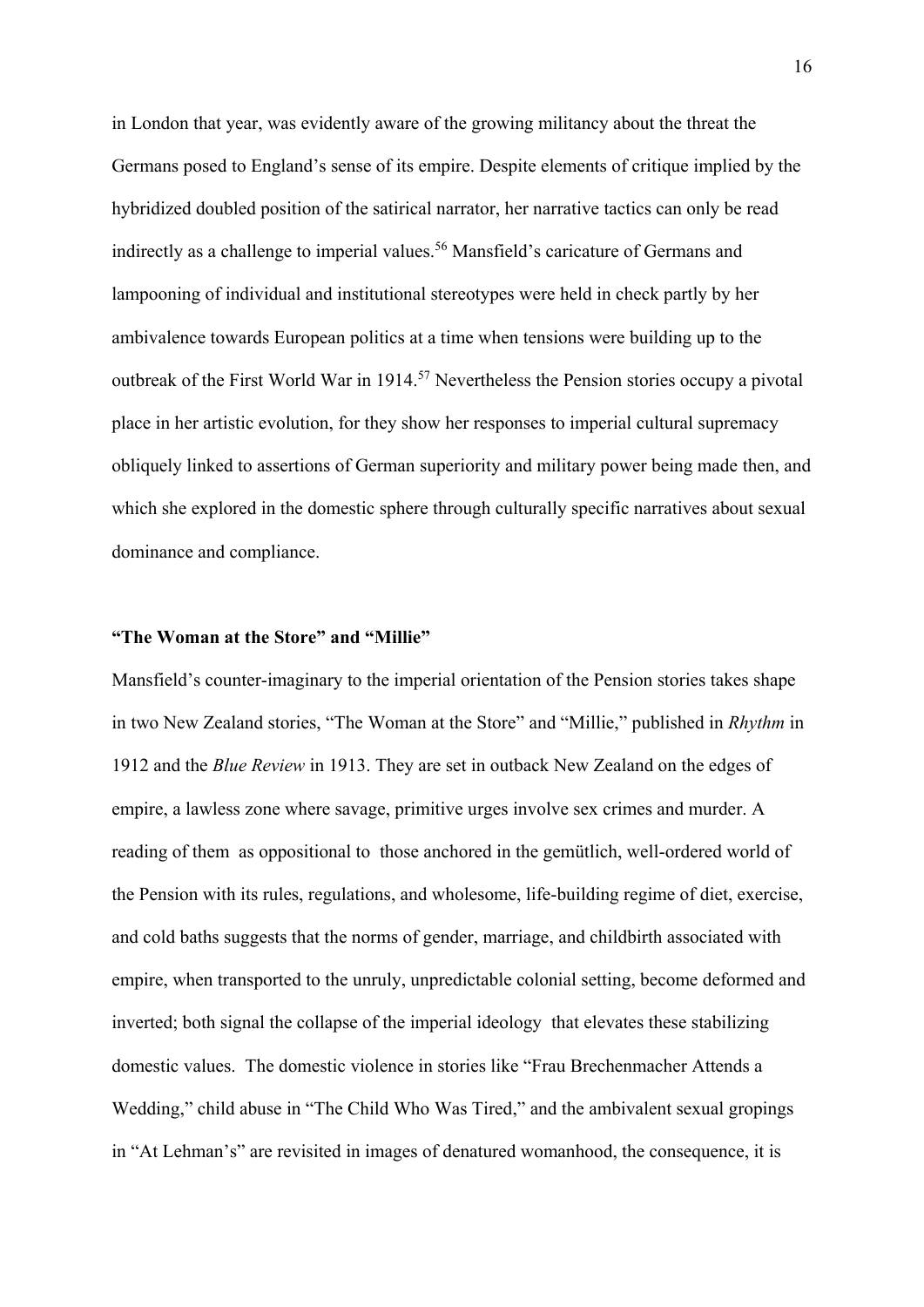implied, of an over-masculinized society in which indifference, brutality, and violence underlie relationships. Satire is now reconfigured in terms of the colonial Gothic in forms of ghostly disturbances, abnormal climatic and environmental conditions, sensations of terror, and threats of the unexpected, all associated with gender instability. The social conventions and formal politeness of the German society of Wörishofen are stripped away as Mansfield develops her response to the aesthetic of the primitive and brutal associated with the manifesto of *Rhythm* in these narratives of imperial and colonial barbarism. "The types of ab/normality cross over each other chiastically, marked by more insistent rhythms of savagery in the colony. They will surface most monstrously in that ultimate deformation, the Great War where they are played out on a world stage." <sup>58</sup>

Both stories draw on the colonial narrative phenotype, as Lydia Wevers points out,<sup>59</sup> such as the yarn or the tale associated with the *Bulletin* "horse and saddle" genre or Barbara Baynton's bush studies, while "The Woman at the Store" shows thematic and narrative affinities with Henry Lawson's short story "The Drover's Wife"; however, their images of gender instability can also be traced to the disturbing attitudes of Pension characters, such as the Advanced Lady who attacks "those violent creatures who deny their sex."<sup>60</sup> Gender inversion and sexual transgression due to cultural and social isolation in the colony are associated with violent, fatal retaliation. In "The Woman at the Store," the abject, violated woman who, it is rumored among the three travelers, knows 125 "different ways of kissing,"<sup>61</sup> is revealed as a murderer, having killed her husband who has brutalized her. Symbolically outside the bounds of civil society, as a non-woman, her radical dehumanization is suggested by the narrator's comparisons of her to a puppet or "wax doll," as "nothing but sticks and wires under that pinafore,"<sup>62</sup> and by her aggressively phallic gesticulations with the gun and threat to the child if she dare expose her secret. The denatured, masculinized, eponymous Millie, also armed with a gun, epitomizes the menacing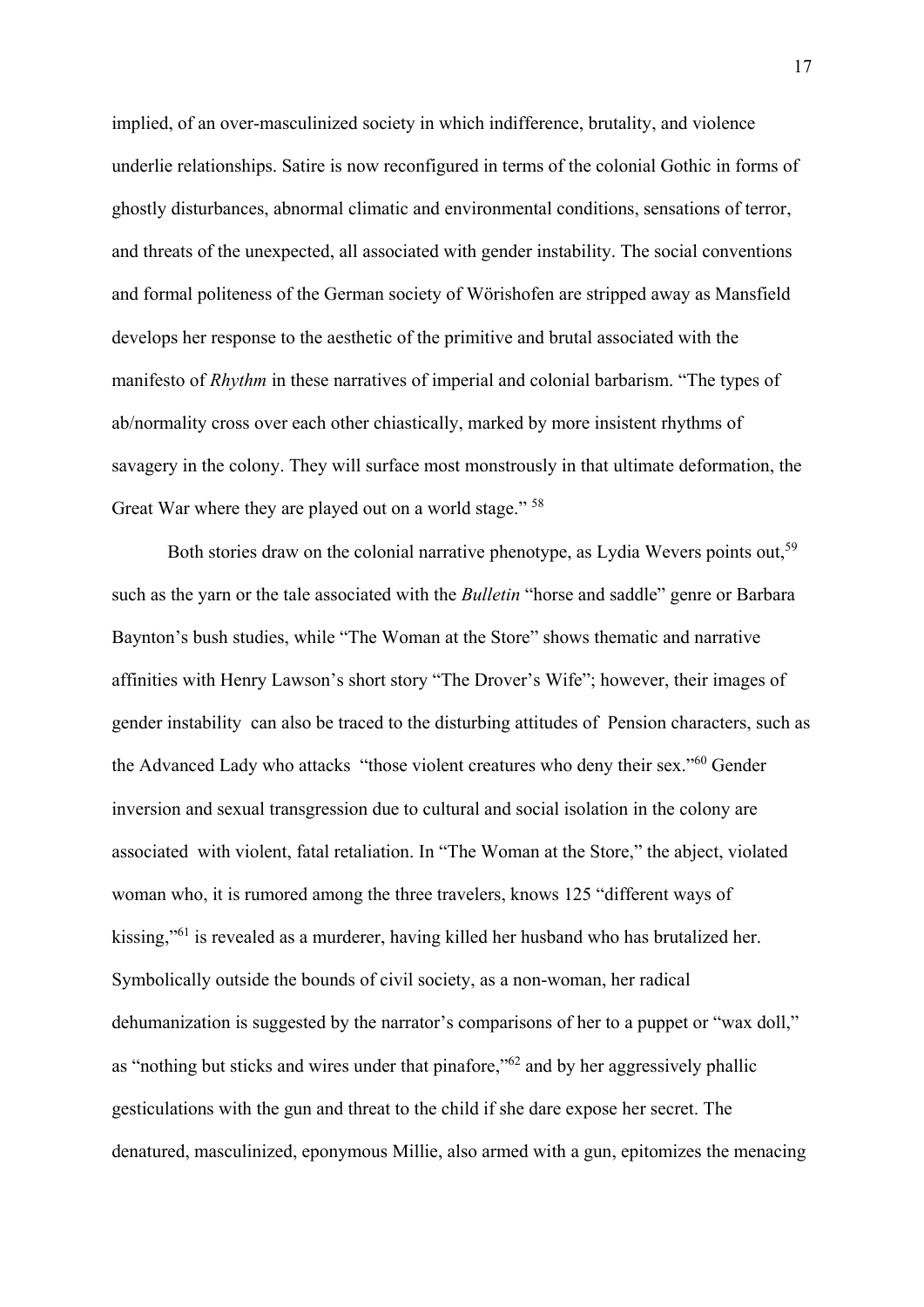spirit of an environment which leaves little room for women's reproduction, tenderness, or maternal instincts. Wondering at her lack of fertility, Millie naturalizes her barrenness, saying "'I've never missed them," implying that her husband Sid who is "softer" might have.<sup>63</sup> In these ambivalent characters, the "lying garb of false masculinity" that the Advanced Lady denounces, <sup>64</sup> is resurrected as a necessary truth because a fact of harsh colonial habitation.

These isolated figures have associations with but with no real knowledge of their originary homeland of the British empire. Jameson says of these colonial dislocations that the colonial subject is "unable to register the peculiar transformations of the first world, or metropolitan life which accompany the imperial relationship."<sup>65</sup> Mansfield marks out the colony's distance from its mother-culture with iconic symbols of imperial and national authority that signify colonial "belonging" (so counterpointing the narrator's feelings of exclusion when the portrait of Kaiserin Elisabeth is taken from her room in "The Sister of the Baronness"). In "Millie," the painting of Windsor Castle with "three Union Jacks" and "the old queen" causes Millie to ask, "'I wonder if it really looked like that?'" before turning to the photograph of her wedding day with its national landscape signifiers: "fern trees, waterfall and Mount Cook."<sup>66</sup> "The Woman at the Store" also contrasts the colony/empire dyad: an English periodical featuring Queen Victoria's jubilee in the room behind the store is adjacent to "a coloured print of Richard Seddon," <sup>67</sup> New Zealand's Liberal Prime Minister until his death in 1906, above the mantelpiece.

Both narratives begin in the dismantling of opposites. The moral and social hierarchy of empire and colony is reversed in "Millie", where it is the newly-arrived English "johnny," a farm laborer, who is on the run and whose youth, vulnerability, and terror arouse Millie's maternal feelings as she reaches out to comfort him as the child she never had. Heteronormative gender relations associated with imperial rule are further undermined by an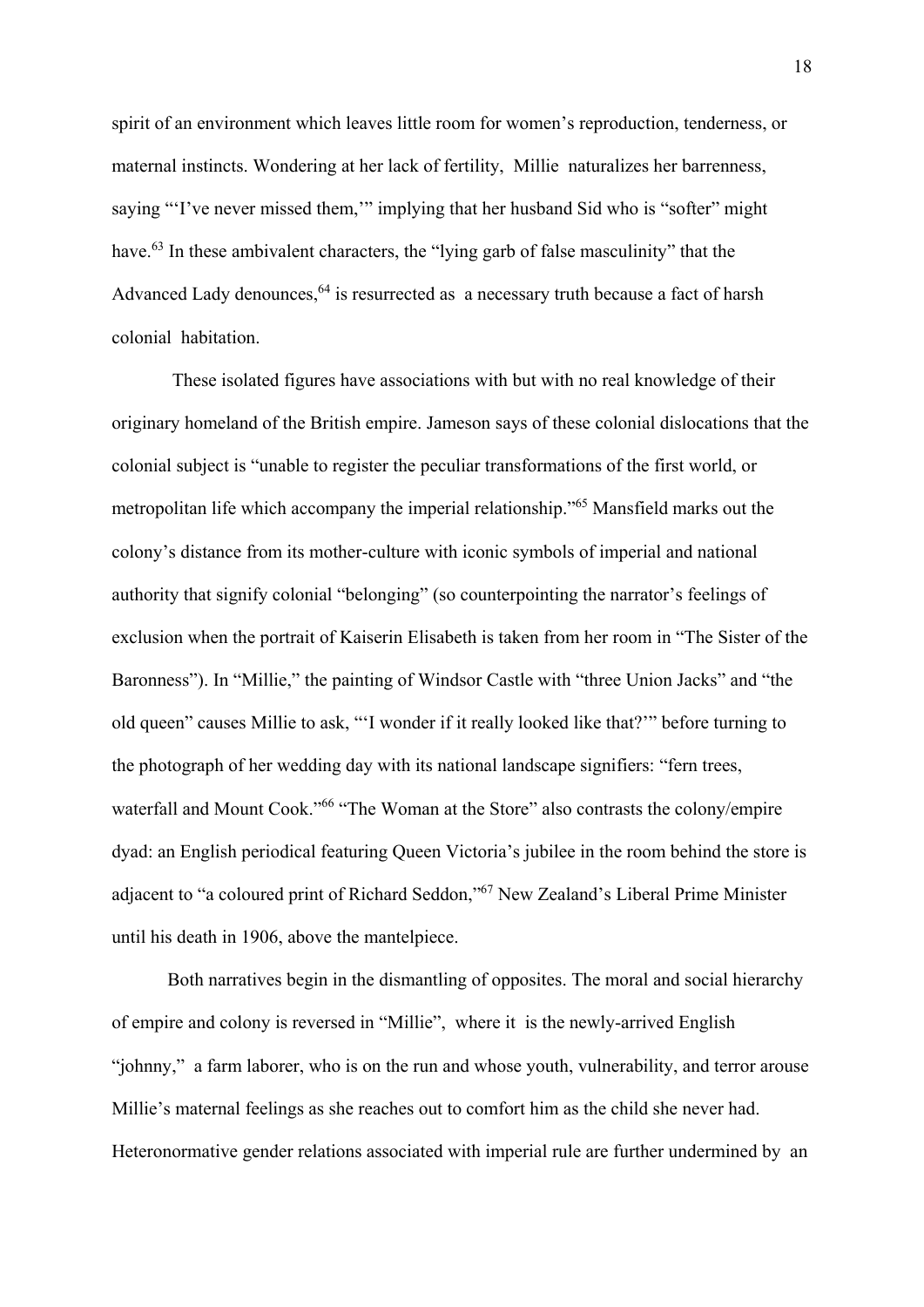off-stage contretemps, in what is implied is a queer relationship between the Englishman and Mr. Williamson, whom Millie recalls as "such a one for a joke. Always having a lark."<sup>68</sup> Only an external perspective, *hors de texte*, informs us that Millie's naïve curiosity about the motive for the murder would be at odds with the usual suspicions that such relationships arouse.

The narrative of "The Woman at the Store," by contrast, is manipulated by a narrator who oscillates between masculine and feminine traits, at first appearing as a male traveler in the company of two others, and then revealed as a woman in a vulnerable state of nudity by the woman's six-year-old daughter who claims she saw her sunbathing after swimming in the creek. This wandering, sexually ambivalent figure resembles Mansfield's metropolitan/colonial identity and ability to negotiate the psychological and cultural differences between colony and empire. Speaking as a cosmopolitan traveler, she denigrates the menacing situation and deformed characters—"the hideous room, the rat of a child, the mangy dog<sup>"69</sup>—recoiling from empathy or pity as might be proffered by one woman to another, and hinting at masculine abhorrence: the woman is " ugly [...] a figure of fun [...] mad" and the child's drawings is "repulsively vulgar [...] the creations of a lunatic."<sup>70</sup>

In "Millie," the biological drives of maternal affection resurface with the force of the repressed when Millie empathizes with the hunted man's fear, but in the story's conclusion, her abrupt reversal and rejection of him leads her to identify with her husband and the posse that pursue him. Like the narrator's antipathy to the woman and child in "The Woman at the Store," which suggests fear of contamination and an attempt to maintain a moral and physical distance, Millie's part in the fate of the young boy is symbolically that of a mediating or threshold figure, as defined by Anne McClintock, demarcating a boundary between empire and the colonized world.<sup>71</sup> In each case is a realization that the abject "other" must be refused despite suggestions that the self-other relationship is simultaneously transformative and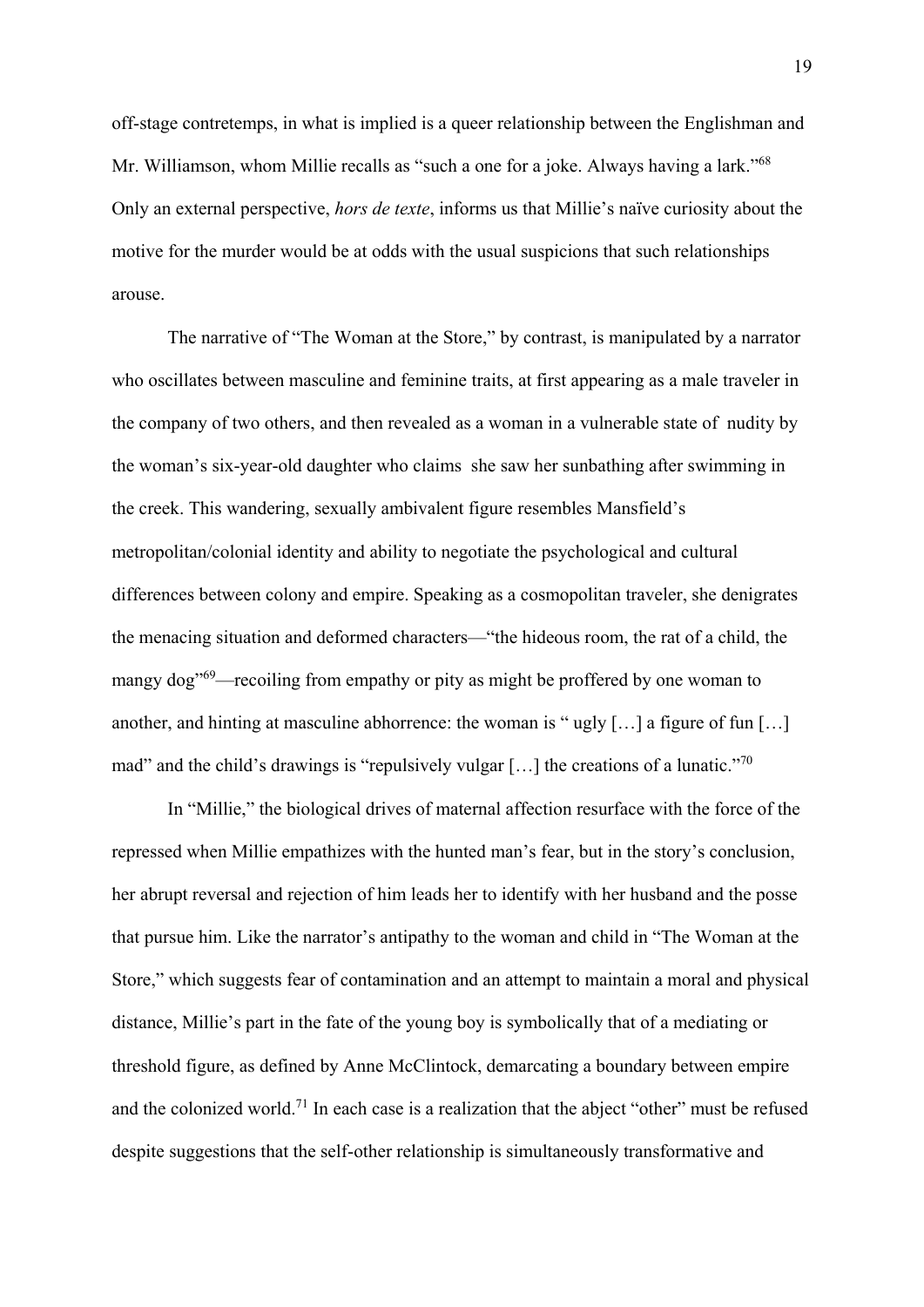destabilizing. Both narratives mark a temporary reprise from the status quo: Millie can only reclaim her subjectivity by restoring her masculinized defeminized self; the woman in "The Woman at the Store" can only recover her previous self by attempting to seduce Jo, one of the three travelers.

Mansfield's Bavarian sojourn in the heart of the German empire as recorded in the stories of *In a German Pension* inspired her to return to the colonial world intent on exposing the paradox of the colonial subject being "othered" in stories about domestic violence. Like one of those "neobarbarians" espoused by Frederic Goodyear in *Rhythm*, she was writing to "familiarise us with our outcast selves."<sup>72</sup> She does so by creating what Elyse Blankley defines as a "queered space" for the narrator in "The Woman at the Store"<sup>73</sup> as, immune from the degradation described, she can imply a challenge to gender narratives central to the British Empire's self-representation through a nascent counter-narrative: an ambivalent metropolitan-colonial worldview that exposes gender transgressions and violations without the protective hypocrisies of Victorian morality. In "Millie," a similar queered space can be glimpsed beyond the borders of the text in the strange relationship between the colonial Mr. Williams and the English johnny. Its "barbaric" outcome paradoxically enables Millie's unexpected discovery of her essential female side, while remaining oblivious to the prohibition that ostracizes and condemns so-called indecent sexual practices. The unspoken question of sympathy toward such oppressed relationships amidst likely homophobic revulsion ironizes her final words. "'A—ah! Arter 'im, Sid! A—a—a—h! Ketch him, Willie. Go it! Go it! A—ah, Sid! Shoot 'im down. Shoot 'im!'"<sup>74</sup> As Blankley points out, these aporias and gaps which encourage a forensic deductive reading, both expose yet veil the crimes that signal the collapse of imperialist domestic impulses.

Mansfield's early writing is inspired by the insight that domestic violation and transgression occur both in the imperial metropolitan centers and the colonies. But in her

20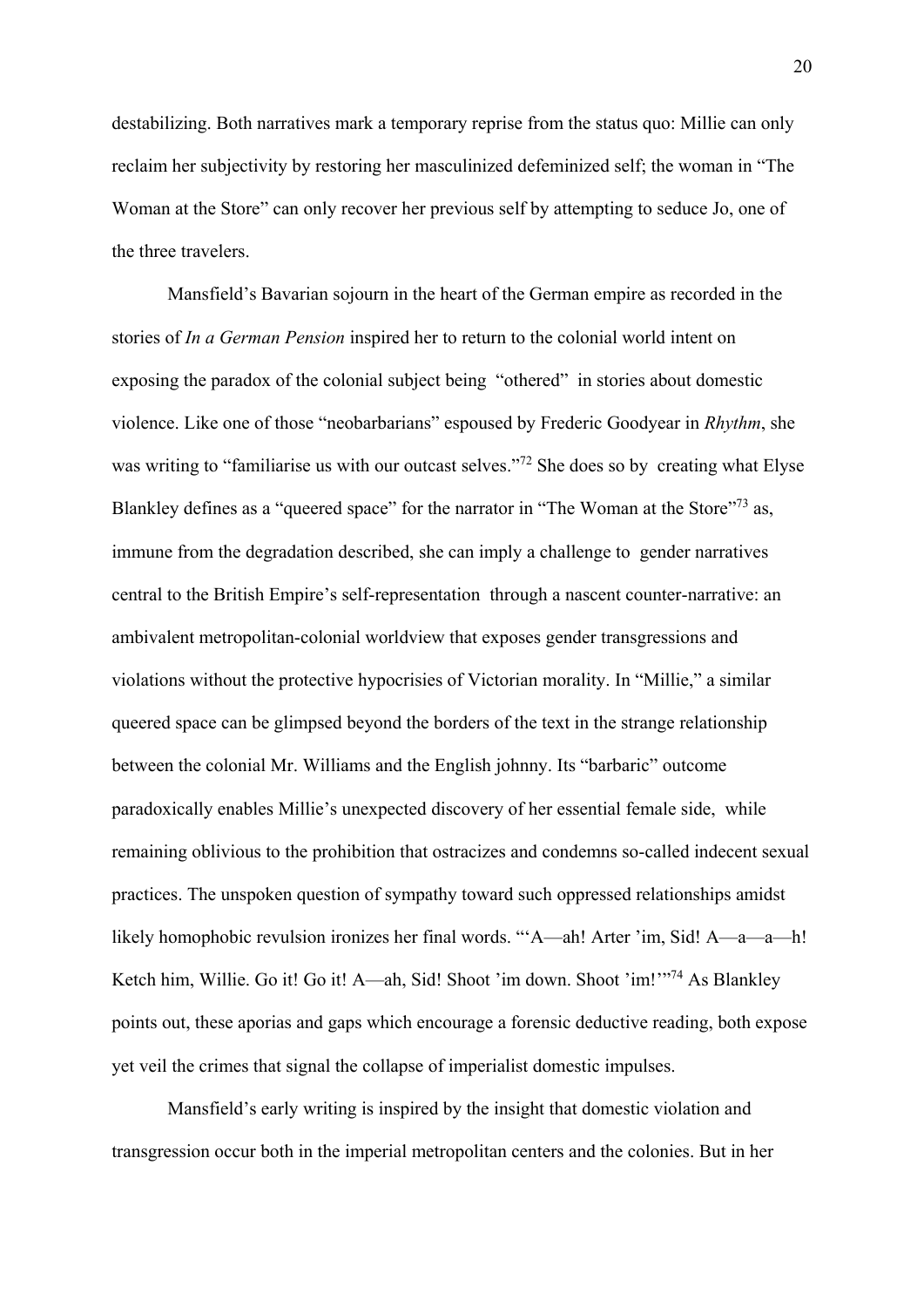colonial stories she developed a colonial-modernist angle in the critique of empire which is buried beneath the satirical gaze of the Pension stories, manipulating the structural principles of ambivalence, masking, and insinuation to indicate the depths of criminality that underlie the domestic world of the colony. In advancing from the "foreign" present to reinterpret the "familiar" past she inscribes a metropolitan dimension into her colonial narratives of savagery, exploring the opposition between the imperial "cooked" and colonial "raw" categories (to adapt Levi-Strauss's terms of mythological structures), transforming them through irony and queerness. Finally, in hinting at textual gaps and ellipses from which alternative subjectivities and resistances will be opened up, her endeavor recalls another modernist axiom, "to see that the present is pregnant of the future, rather than a revolt against the past";<sup>75</sup> these experimental stories anticipate later critiques like "Je ne parle pas français" and "The Daughters of the Late Colonel," as well as the discourses to come of later postcolonial writers and critics.

#### **Notes**

**.** 

<sup>1</sup> See Lydia Wevers, "The Sod Under my Feet': Katherine Mansfield," in *Opening the Book: New Essays on New Zealand Writing*, ed. Mark Williams and Michelle Leggott (Auckland: Auckland University Press, 1995), 31-48; "How Kathleen Beauchamp was Kidnapped," in *Critical Essays on Katherine Mansfield*, ed. Rhoda B. Nathan (New York: G. H. Hall & Co, 1993), 37-47; Bridget Orr, "Katherine Mansfield, Colonial Modernist," in *A History of New Zealand Literature*, ed. Mark Williams (Cambridge: Cambridge University Press, 2016), 71- 81.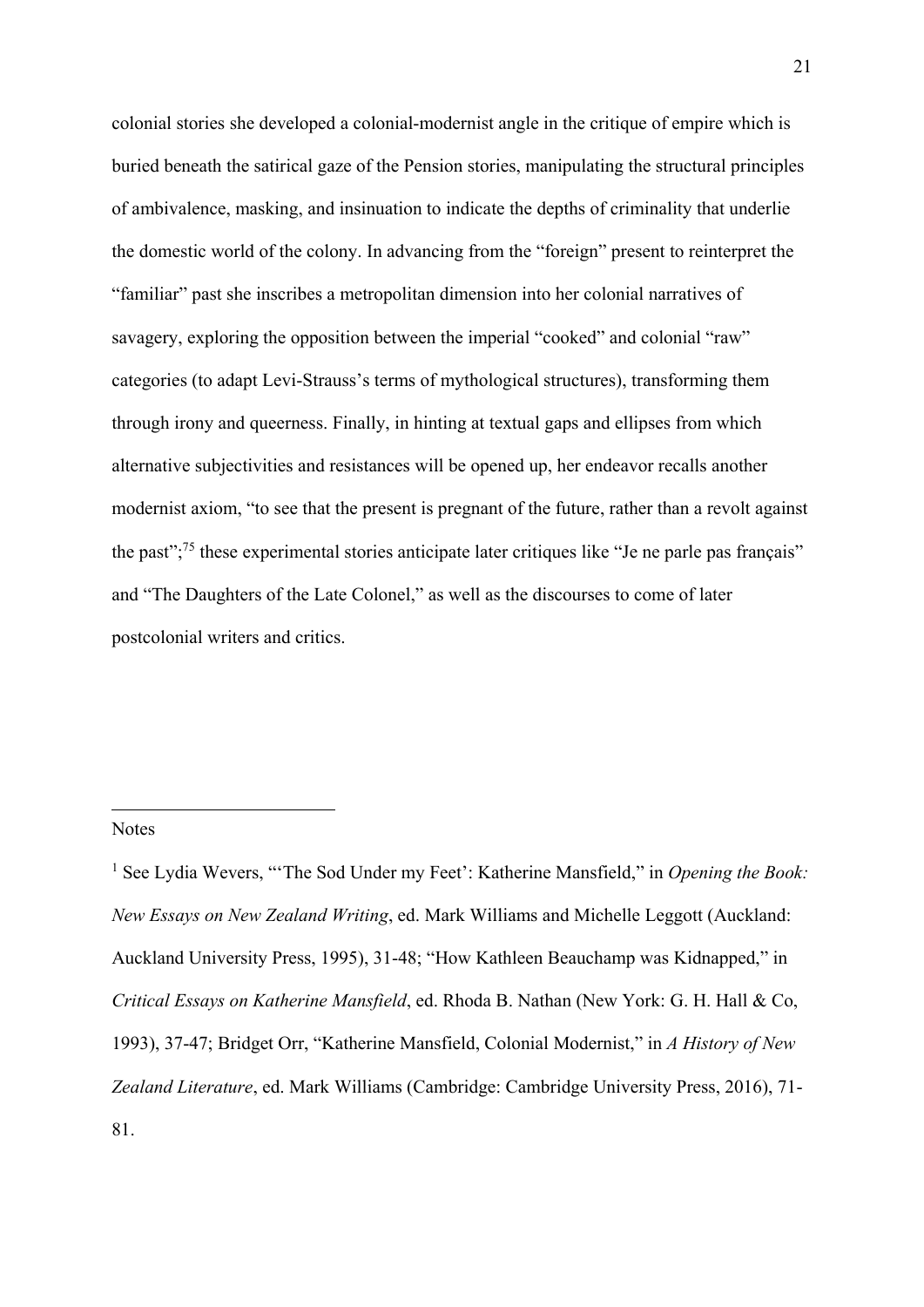<sup>2</sup> See Janet Wilson, "Introduction," *Katherine Mansfield and the (Post)colonial,* eds. Janet Wilson, Gerri Kimber, and Delia da Sousa Correa. Katherine Mansfield Studies 5 (Edinburgh University Press, 2013), 1-14; Elleke Boehmer, "Mansfield as Colonial Modernist; Difference within," in *Celebrating Katherine Mansfield,* ed. Gerri Kimber and Janet Wilson (Houndmills, Basingstoke, Hampshire: Palgrave, 2011), 57-71; Saikat Majumdar, *Prose of the World: Modernism and the Banality of Empire* (New York: Colombia University Press 2013); Elyse Blankley, "Gendered Violence and Narrative Complicity in Katherine Mansfield and Leonard Woolf," (paper presentation, Katherine Mansfield: Inspirations and Influences, Jagiellonian University, Krakow, Poland, July 2019). I am grateful to her for allowing me to read a copy of her paper.

**.** 

<sup>3</sup> See Gaurav Majumdar, "Marking Absence: Mansfield's Feminine Informality vs. Lockean Liberalism." In *Katherine Mansfield 2020*, edited by Aimee Gasston, Gerri Kimber and Janet Wilson. Special issue of *Journal of New Zealand Literature.* Forthcoming 2020.

<sup>4</sup> Jed Esty, Modernism and National Culture in England (Princeton NJ: Princeton University Press, 2003), 30.

<sup>5</sup> See Mark Williams, "Mansfield in Maoriland: biculturalism, agency and misreading," in *Modernism and Empire*, eds. Howard J. Booth and Nigel Rigby (Manchester and New York: Manchester University Press, 2000), 249-74; *Modernism and Colonialism: British and Irish Literature, 1899-1939*, eds. Richard Begum and Michael Valdez Moses (Durham and London: Duke University Press, 2007); Elleke Boehmer, *Empire, the National and the Postcolonial 1890-1920 (*Oxford: Oxford University Press, 2002).

6 James Clifford, *The Predicament of Culture: Twentieth Century Ethnography, Literature, and Art* (Cambridge, MA: Harvard University Press, 1988), 3-4.

<sup>7</sup> Boehmer, *Empire, the National and the Postcolonial*, 4.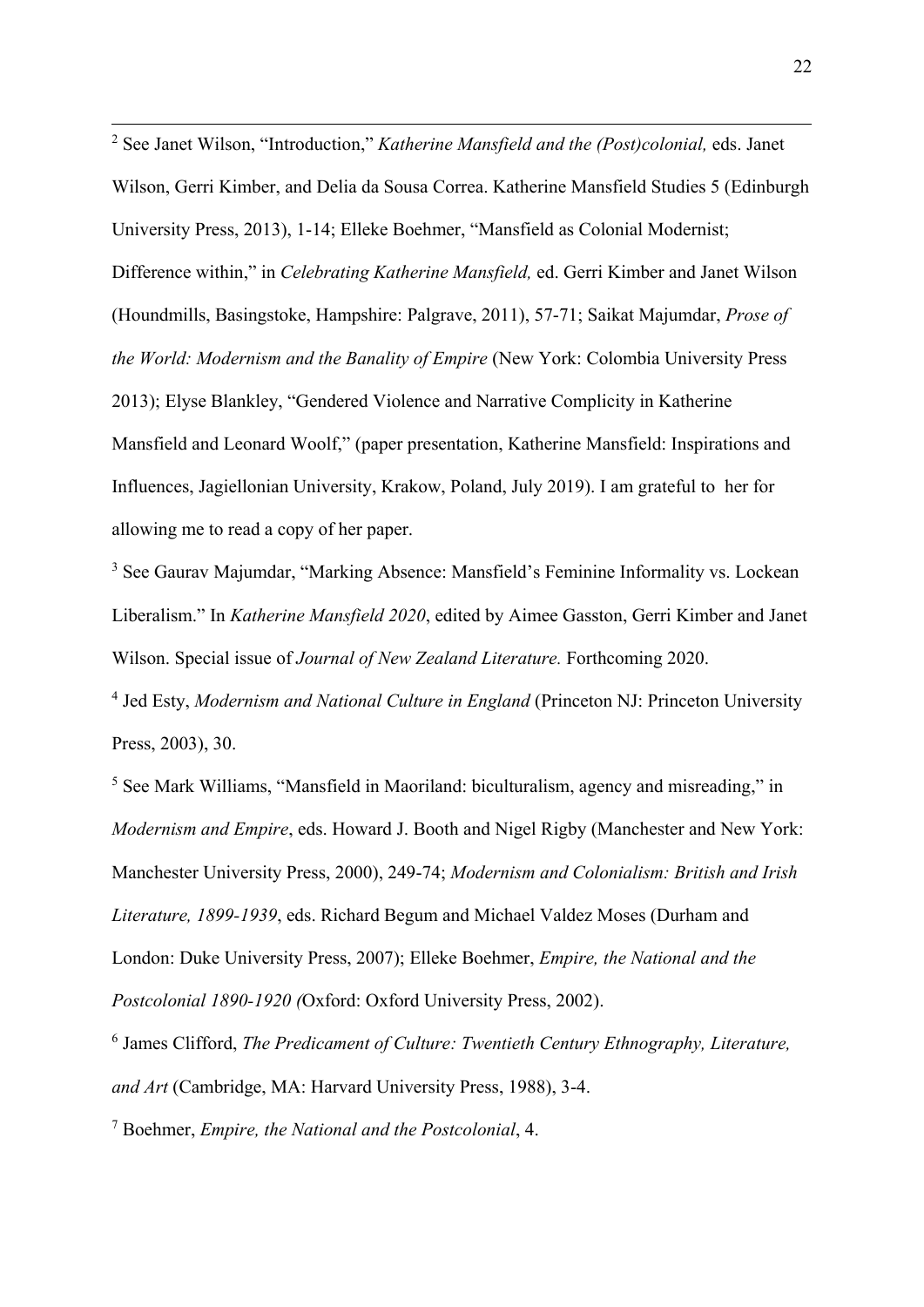<sup>8</sup> Fredric Jameson, "Modernism and Imperialism," in *Nationalism, Colonialism, and Literature*, eds. Terry Eagleton, Fredric Jameson, and Edward Said (Minneapolis MN: University of Minnesota Press, 1990), 48.

<sup>9</sup> Simon During, "Katherine Mansfield's World," *Journal of New Zealand Literature* 33 (2015): 49.

<sup>10</sup> Boehmer, *Empire, the National and the Postcolonial*, 174; Orr, "Colonial Modernist," 72. <sup>11</sup> Declan Kiberd, "Postcolonial Modernism," in *Modernism and Colonialism: British and Irish Literature*, 269-87; Williams, "Mansfield in Maoriland," 255-60; Jane Stafford and Mark Williams, *Maoriland: New Zealand Literature 1872-1914* (Wellington: Victoria University Press, 2006), 157.

<sup>12</sup> [John Middleton Murry and Katherine Mansfield], "Aims and Ideals," *Rhythm* 1, no. 1 (1911): 36.

<sup>13</sup> *Letters* 3, 82.

**.** 

<sup>14</sup> Galya Diment, "Introduction," in *Katherine Mansfield and Russia*, ed. Galya Diment, Gerri Kimber, and Todd Martin (Edinburgh: Edinburgh University Press, 2017), 2.

<sup>15</sup> Ato Quayson, "Introduction: Changing Contexts of the Postcolonial Novel," in *The Cambridge Companion to the Postcolonial Novel*, ed. Ato Quayson (Cambridge: Cambridge University Press 2016), 3.

<sup>16</sup> Henceforth "Wörishoften," as the town was known in 1909; "Bad" was conferred on 6 March 1920 by a decree issued by the Bavarian State Ministry of the Interior.

 $17$  It is not known whether her mother, Annie Beauchamp, knew Mansfield was pregnant. Almost all of Mansfield's letters from this period were destroyed, and her diary entries are minimal.

<sup>18</sup> *Letters* 1, 92.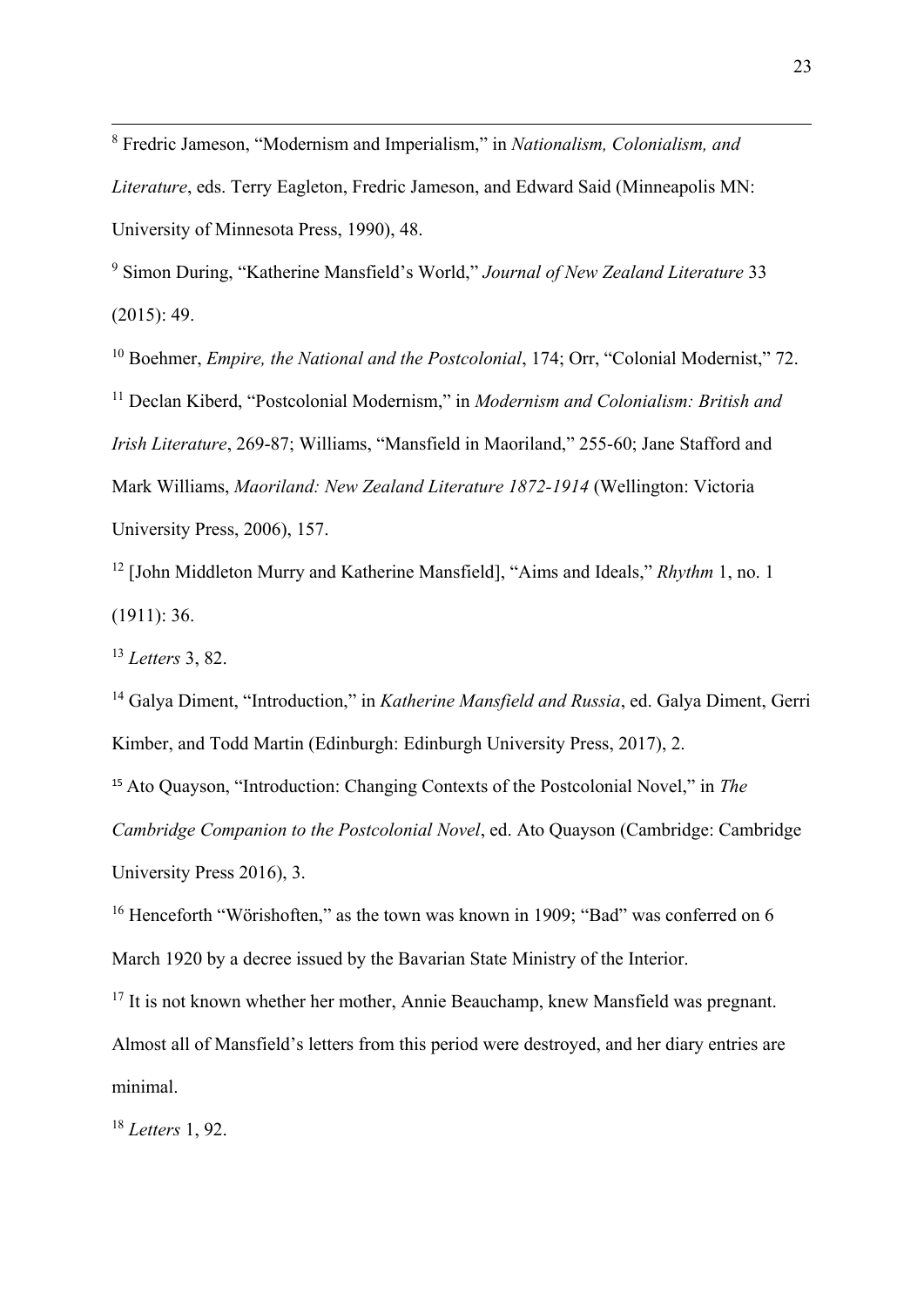$19$  Ibid.

**.** 

 $20$  CW1, 236.

<sup>21</sup> Ibid., 177.

<sup>22</sup> See Todd Martin, "'Unpacking' the First-Person Narrator of *In a German Pension*," in *Katherine Mansfield and the (Post)colonial*, 81. This conflation of colonial and "imperial"/metropolitan subjects suggests the limited recognition of New Zealanders in Europe then. The New Zealand accent was first noticed among schoolchildren only in 1911- 12, after Mansfield had left. See Elizabeth Gordon and Tony Deverson, *New Zealand English: An Introduction to New Zealand Speech and Usage* (Auckland: Heineman, 1985), 15-17.

<sup>23</sup> CW1, 198; 197.

<sup>24</sup> Andrew Harrison, "Ambivalence, Language and the Uncanny in Katherine Mansfield's *In a German Pension*," *Katherine Mansfield Studies* 4 (2012): 51-2. Harrison frames his observation in terms of the Freudian uncanny.

<sup>25</sup> Mary Louise Pratt, *Imperial Eyes: Travel Writing and Transculturation,* 2nd ed. (London and New York: Routledge, 2008), 7-8.

<sup>26</sup> See Homi Bhabha, *The Location of Culture* (Routledge: London and New York, 1994). <sup>27</sup> CW1, 195-96.

<sup>28</sup> Ibid., 165.

 $29$  Ibid.

<sup>30</sup> Ibid., 195; 216.

 $31$  Ibid., 215; 216. The historical spelling is Elisabeth. Kaiserin is the wife of a Kaiser or king in Germany, but in Austria, as the wife of Franz Joseph I, Emperor of Austria and King of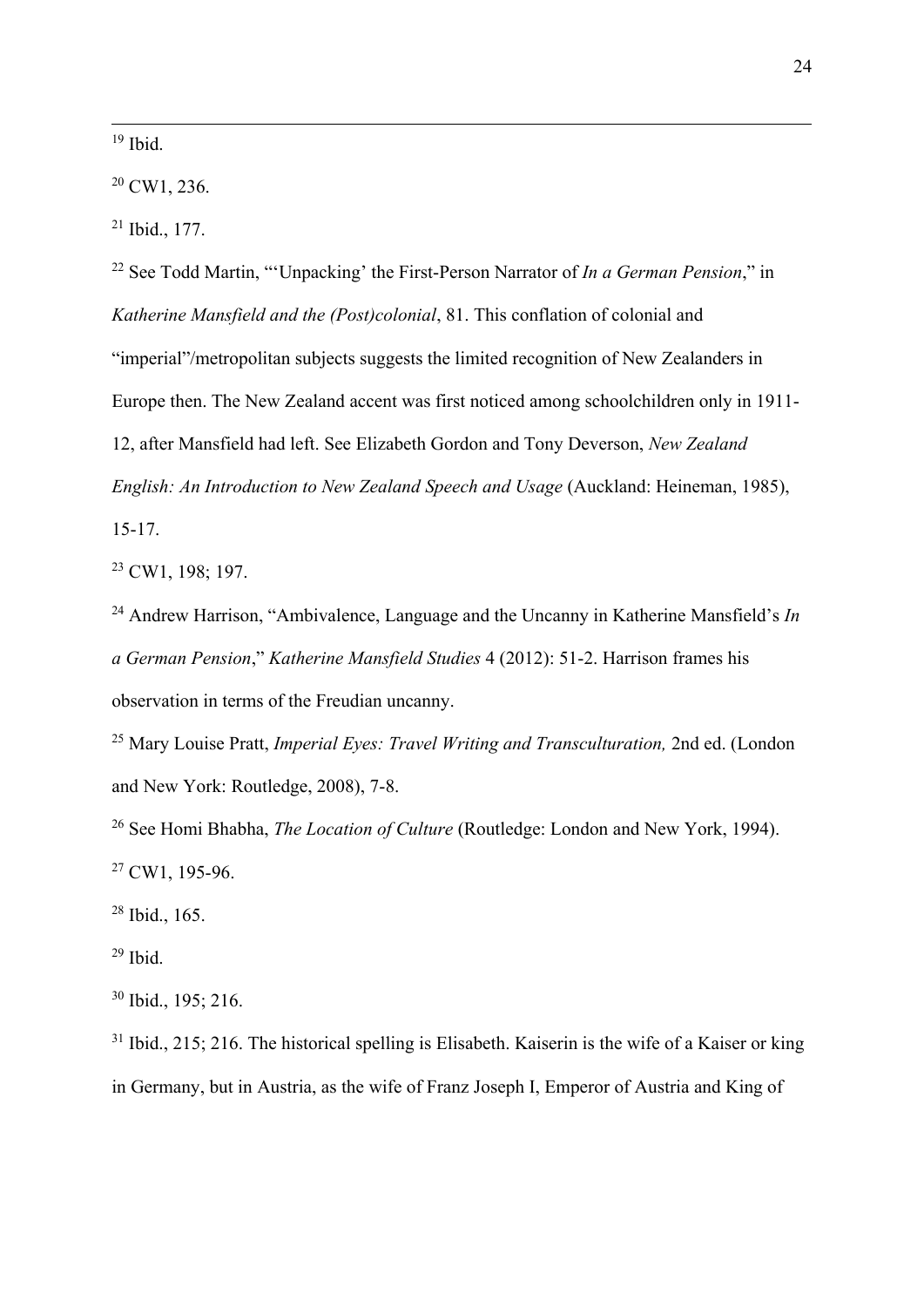Hungary, Elizabeth's title was Empress.<sup>32</sup> Martin, "'Unpacking' the First-Person Narrator," 83; CW1, 190.

Harrison, "Ambivalence, Language and the Uncanny," 54.

Bhabha, *The Location of Culture*, 163. Emphasis in original.

CW1, 240.

**.** 

 Esty, *Modernism and National Culture*, 26, citing Perry Anderson on imperialism as a force of traditionalism in culture, *English Questions* (London: Verso, 1992), 24.

CW1, 197; 198.

Ibid., 166.

 Sydney Janet Kaplan*, Katherine Mansfield and the Origins of Modernist Fiction* (Ithaca and London; Cornell University Press, 1991), 133-34.

CW1, 239.

Ibid., 240.

Ibid., 241.

 *Letters* 1, 59-61. In *Katherine Mansfield and the Origins of Modernist Fiction*, Kaplan points out that she acknowledged other aspects of oppression, such as victimization, rape, venereal disease, and various types of dependence (127-9).

CW4, 91.

Fullbrook, *Katherine Mansfield* (Brighton: The Harvester Press Ltd, 1986), 54.

Ibid., 56.

CW1, 189.

 See Harrison, "Ambivalence, Language and the Uncanny," 59-60; Fullbrook, *Katherine Mansfield*, 57-58.

CW1, 164; 167; 165.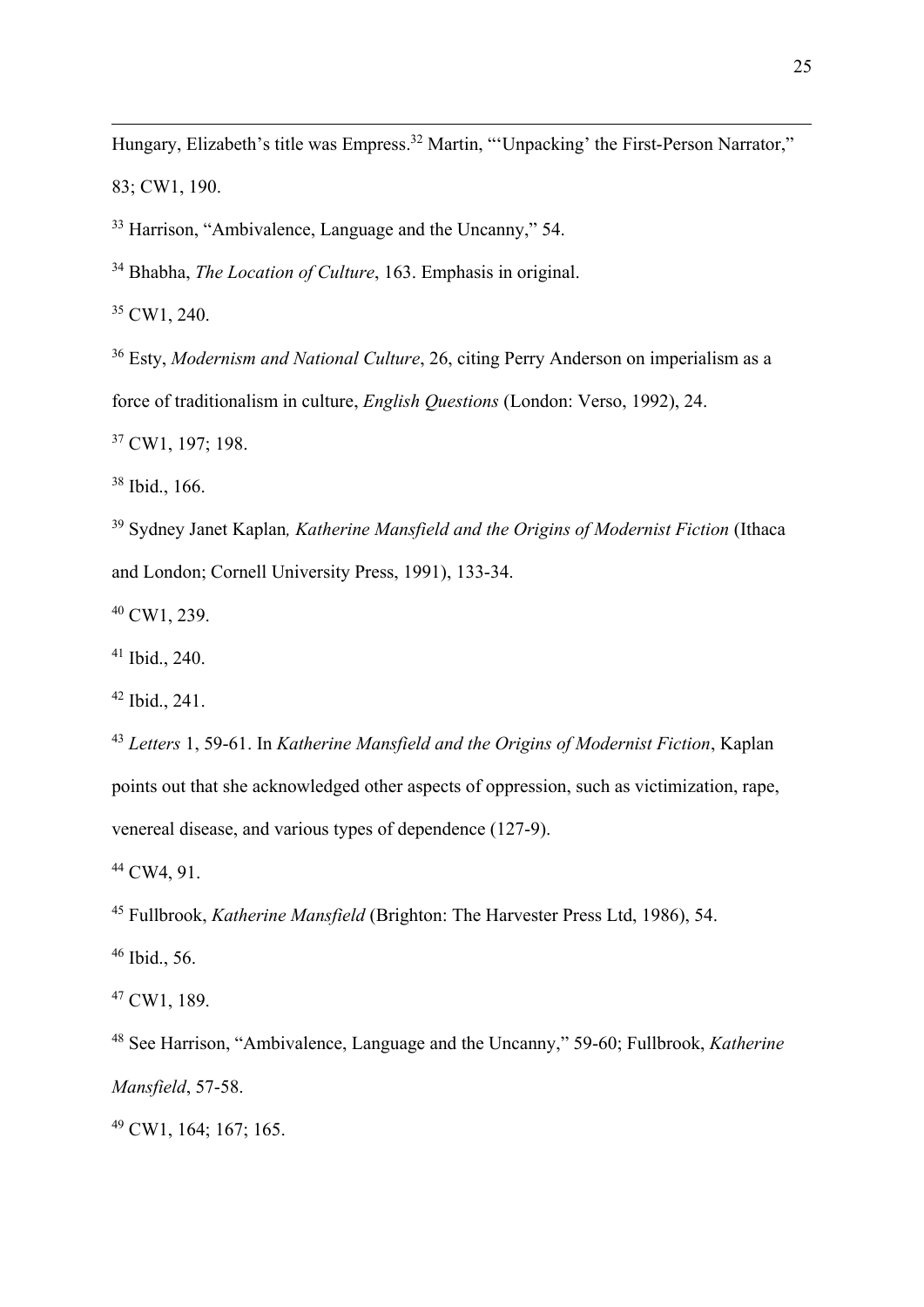<sup>50</sup> Ibid., 177.

**.** 

<sup>51</sup> During, "Katherine Mansfield's World," 45-6. <sup>52</sup> Fullbrook, *Katherine Mansfield*, 32.

<sup>53</sup> Homi Bhabha, "The Third Space," Interview with Jonathan Rutherford, in *Identity:* 

*Community, Culture, Difference* (London: Lawrence & Wishart Ltd, 1990), 212.

<sup>54</sup> Martin, "'Unpacking' the First-Person Narrator," 77, citing Lee Garver, "The Political Katherine Mansfield," *Modernism/Modernity* 8, no. 2 (2001): 228.

<sup>55</sup> The play is identified as Guy du Maurier's *An Englishman's Home*, CW1, 168n3.; Martin, "'Unpacking' the First-Person Narrator," 78.

 $56$  This may explain why later in life she refused to have the stories reprinted. See Fullbrook, *Katherine Mansfield*, 52-53.

<sup>57</sup> Martin points out that New Zealand did not display anti-Germanic sentiments before the war. See Martin, "'Unpacking' the First-Person Narrator," 80.

<sup>58</sup> An email comment made by Anna Smith. I would like to thank her for reading a draft of this chapter and suggesting the chiastic metaphor.

<sup>59</sup> Lydia Wevers, "Katherine Mansfield is the Problem," in *Teaching Australian and New Zealand Literature*, eds. Nichola Birns, Nicole Moore, and Sarah Shieff (New York: Modern Language Association, 2017), 91.

<sup>60</sup> CW1, 239.

- <sup>61</sup> Ibid., 272.
- <sup>62</sup> Ibid., 270.
- <sup>63</sup> Ibid., 327.

<sup>64</sup> Ibid., 239.

<sup>65</sup> Jameson, "Modernism and Imperialism," 60.